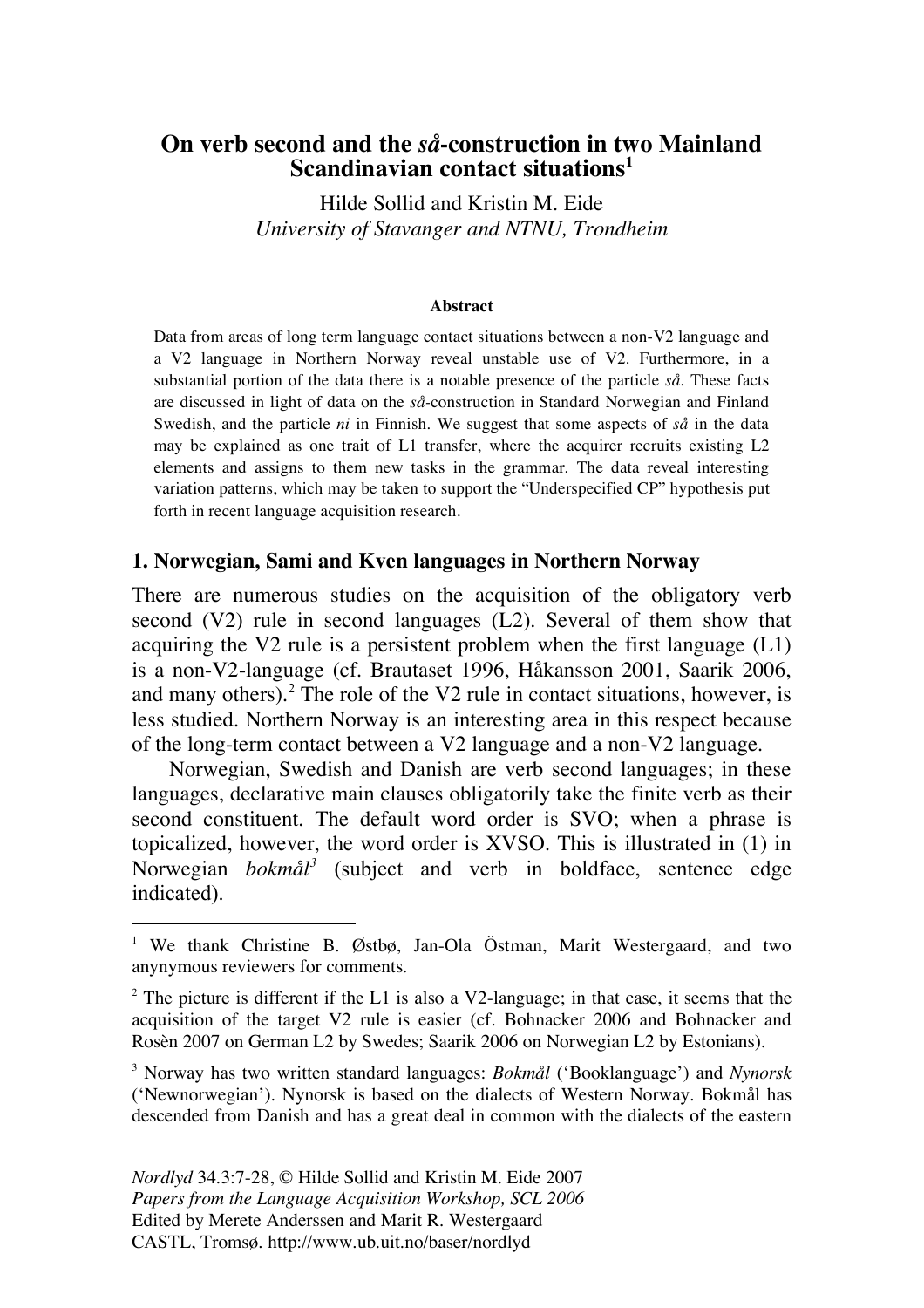- (1) a. **Jeg reiser** til Oslo når skolen er slutt. *I travel to Oslo when shool.def. is over* 'I travel to Oslo when school is over.'
	- b. [Når skolen er slutt] **reiser jeg** til Oslo. *When school.def. is over, travel I to Oslo* 'When school is over, I travel to Oslo.'
	- c. \*[Når skolen er slutt] **jeg reiser** til Oslo. *When school.def. is over, I travel to Oslo* 'When school is over, I travel to Oslo.'

In Northern Norway, people with Sami and Kven as their first languages acquire Norwegian as their second or third language (cf. Bull 1995, Junttila 1988, Hoel [1984], Sollid 2005). <sup>4</sup> Sami and Kven are Finno-Ugric, highly agglutinative languages with rich morphology. Like in Norwegian, the default word order in Sami and Kven is SVO. However, in certain discourse settings, the word order can be very free, cf. Manninen and Nelson (2003), Vilkuna (1989). Thus, unlike Norwegian, Sami and Kven are non-V2 languages. This becomes apparent when a phrase is topicalized, which results in XSVO word order. The relevant word order differences between Norwegian, Sami and Kven are summarized in Table 1.

| Norwegian  | Sami              | Kven                     |  |
|------------|-------------------|--------------------------|--|
| SVC        | $\alpha$ $\alpha$ |                          |  |
| <b>170</b> | $\sim$            | $\overline{\phantom{0}}$ |  |

Table 1: Word order in Norwegian, Sami and Kven

 $\overline{a}$ 

Due to the official Norwegian assimilation policy, the long-term language contact situation in Northern Norway has resulted in language shifts throughout this area. Norwegian became the target language in the Sami and Kven communities. Adults acquired it to give their children better opportunities in Norwegian society. Children also learned Norwegian in

parts of Norway, in particular the Oslo region. To the extent that *Bokmål* has a spoken counterpart, this counterpart is found in the Oslo region. When we refer to Standard Norwegian in this paper, we refer to *Bokmål* and its spoken counterpart.

<sup>&</sup>lt;sup>4</sup> The Samis are indigenous peoples in Northern Calotte, and Northern Sami is spoken in the northern parts of Norway. The Kvens are a national minority who came from northern parts of Finland and Sweden and settled in Northern Norway. The Kven language used to be a Finnish dialect, cf. a note on Kven versus Finnish below. The earliest written testimony of the Kven people is from 800 AD, but the main settlement took place during the  $18<sup>th</sup>$  and  $19<sup>th</sup>$  century.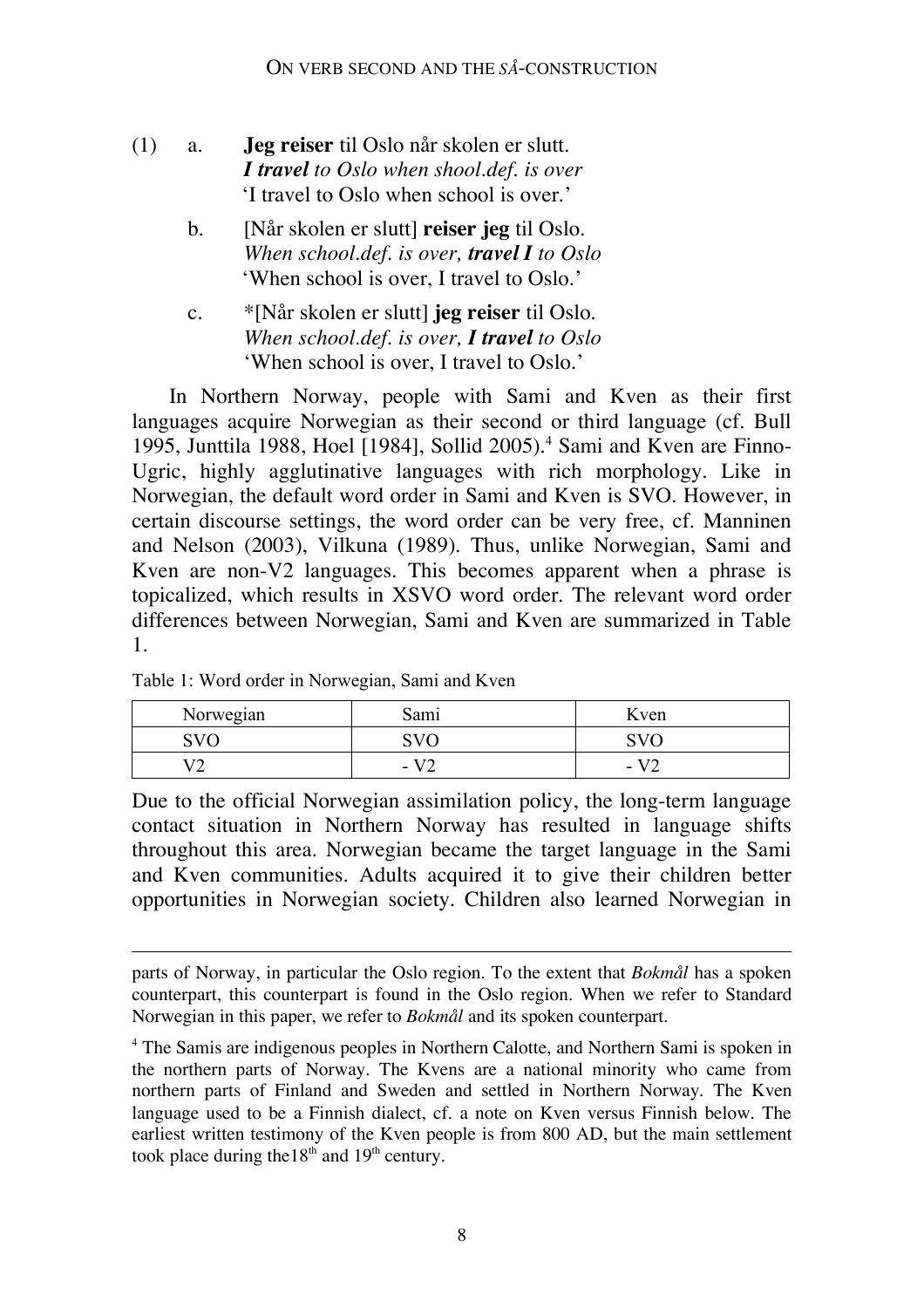public schools from Norwegian teachers and Norwegian books. During the period of "Norwegianisation," roughly from 1890 to 1960, language shifts ensued, and Northern Norway is today generally monolingual Norwegian. In the core areas, however, the population is still bilingual, speaking Sami or Kven in addition to Norwegian. Interestingly, the Norwegian varieties (ethnolects) in these areas still show important traces of the L2 acquisition of Norwegian, cf. Sollid (2005, to appear). We believe that similar effects can be attested in contemporary dialects of other areas of long-term contact between Mainland Scandinavian and Finno-Ugric languages. This hypothesis is at the heart of this study.

In Section 2, we present data on V3 and the *så*-construction from Sappen in Nordreisa and examine the *så*-construction in Standard Norwegian. In Section 3, we present data on the *så*-construction from Finland Swedish dialects in Ostrobothnia in Finland. We also discuss the particle *ni* in Finnish. In Section 4, we compare data from Sappen and Ostrobothnia. In Section 5, we explore two theories that might explain the observed grammatical features of the *så*-construction in Sappen—the transfer hypothesis and the underspecified CP hypothesis.

## **2. Data from Sappen in Nordreisa**

Sappen in Nordreisa in the county of Troms (Northern Norway) is traditionally a Kven community. The local Norwegian variety has V2 word order even though there are many violations of this rule that results in V3 or even V4 (the verb is the third or fourth constituent). The V3 utterances in (2) are produced by elderly bilinguals in Sappen.

- (2) a. ..og [vi] stoppa der og kokte kaffe og **[**da **vi va** usikker om vi skulle stikke opp ette elva eller om vi skulle til fjells]. *…and [we] stopped there and cooked coffee and then we were unsure whether we should go up after river.def or if we should to mountain.gen.* 'And we stopped for a coffee break, and at this point we were not sure whether to walk by the river or to the mountains.'
	- b. [Når vi kom da hjem hit ner] **man va** så trøtt mange daga at man ville ikke våkne. *When we came then home here down one was so tired many days that one would not wake up* 'When we arrived at home, we were often so tired that we didn't want to wake up.'

The informant producing these two sentences grew up as bilingual, speaking both Kven and Norwegian. In general, people in Sappen learned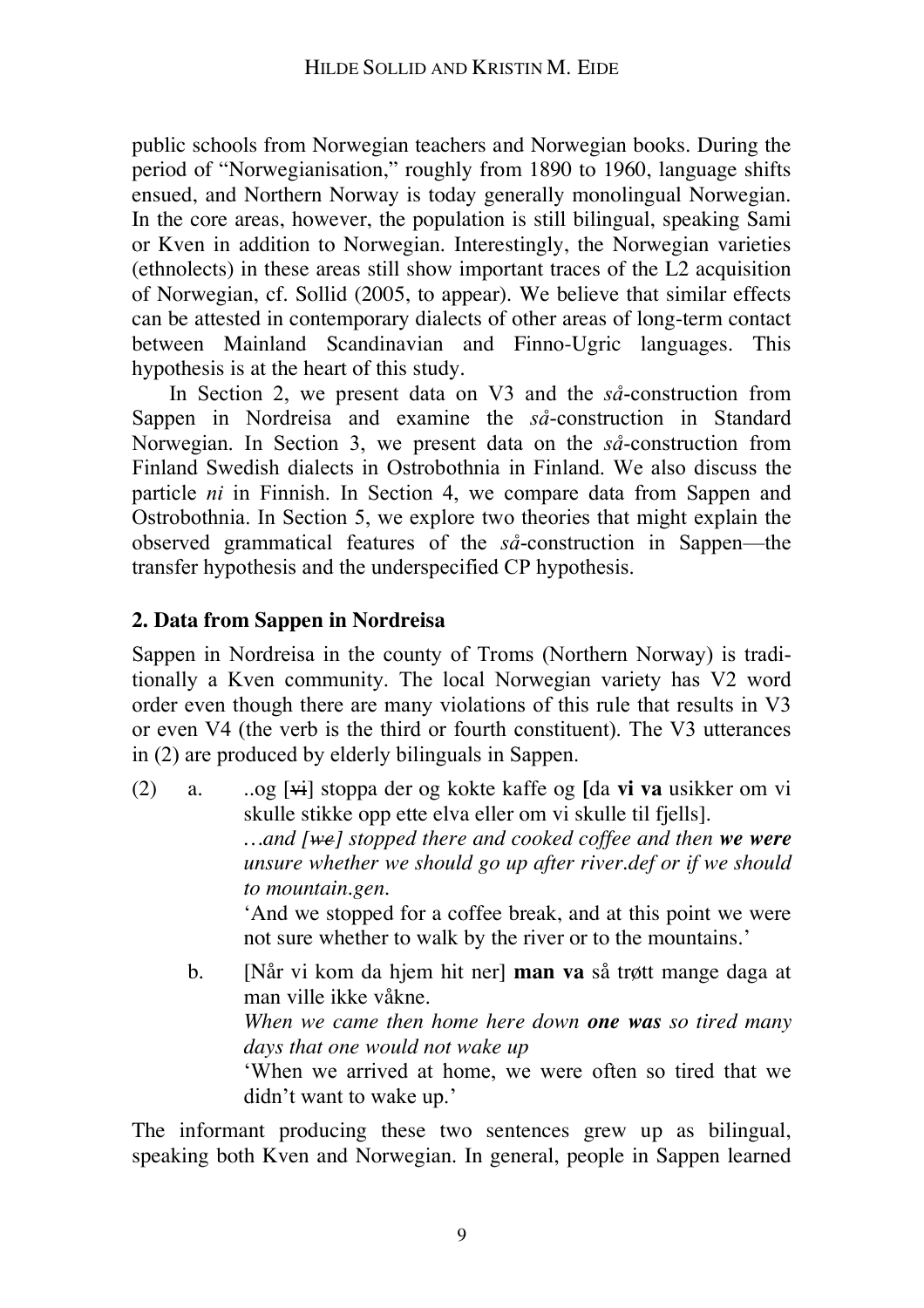Kven at home and Norwegian at school. However, this informant belongs to the last generation who grew up as proper bilinguals. Even if the language shift is currently almost complete, V3 still occurs in the speech of younger monolingual Norwegian speakers, as in (3):

- (3) a. [han va en sånn der tøff type] å så **han hakka** på de fleste. *he was a like there tough guy and then he picked on the most.* 'He was a tough guy, and he also picked on most pupils.'
	- b. [da vi vaks opp] **det føltes** jo trykt. *when we grew up it felt jo safe.* 'When we grew up, it felt safe.'

Non-V2 clauses in the speech of younger people in Sappen can be explained as fossilization from one generation to the next; with time, however, this structure is levelled out.<sup>5</sup> This levelling process is documented in Sollid (2005) through significant differences between four different age groups. On the basis of authentic examples, a grammaticality judgement test was conducted: informants of different ages judged 20 sentences with V3 or V4 (cf. Sollid 2005, Chapter 5). The results are presented in Table 2.

|              |   |           | Right |          | Doubtful |          | Not right |          |       |
|--------------|---|-----------|-------|----------|----------|----------|-----------|----------|-------|
|              |   |           | Total | Percent  | Total    | Percent  | Total     | Percent  | Total |
| Age<br>group | 1 | $(17-32)$ | 33    | $13.7\%$ | 56       | 23.3 %   | 151       | 62.9 %   | 240   |
| $(n=12)$     |   |           |       |          |          |          |           |          |       |
| Age<br>group | 2 | $(35-45)$ | 36    | 18 %     | 31       | $15.5\%$ | 133       | $66.5\%$ | 200   |
| $(n=10)$     |   |           |       |          |          |          |           |          |       |
| Age<br>group | 3 | $(50-62)$ | 54    | 33.7 %   | 26       | $16.2\%$ | 80        | 50 %     | 160   |
| $(n=8)$      |   |           |       |          |          |          |           |          |       |
| Age<br>group | 4 | $(78-81)$ | 47    | 78.3 %   |          | $1.6\%$  | 12        | $20\%$   | 60    |
| $(n=3)$      |   |           |       |          |          |          |           |          |       |
| Total        |   |           | 170   | $25.7\%$ | 114      | $17.2\%$ | 386       | 58.4%    | 660   |

Table 2: V3/V4 according to age groups

According to these figures, the members of age group 4 (the oldest bilingual informants) are clearly more willing to accept V3/V4 sentences. The difference between the age groups is significant at the .001 level (degree of freedom  $= 6$ , chi2  $= 120.926$ ). Thus, the difference is not

 $5$  In SLA research, fossilization indicates that the individual learner's interlanguage maintains L1 influences despite continued exposure to the target language, cf. Han (2003) for further discussions.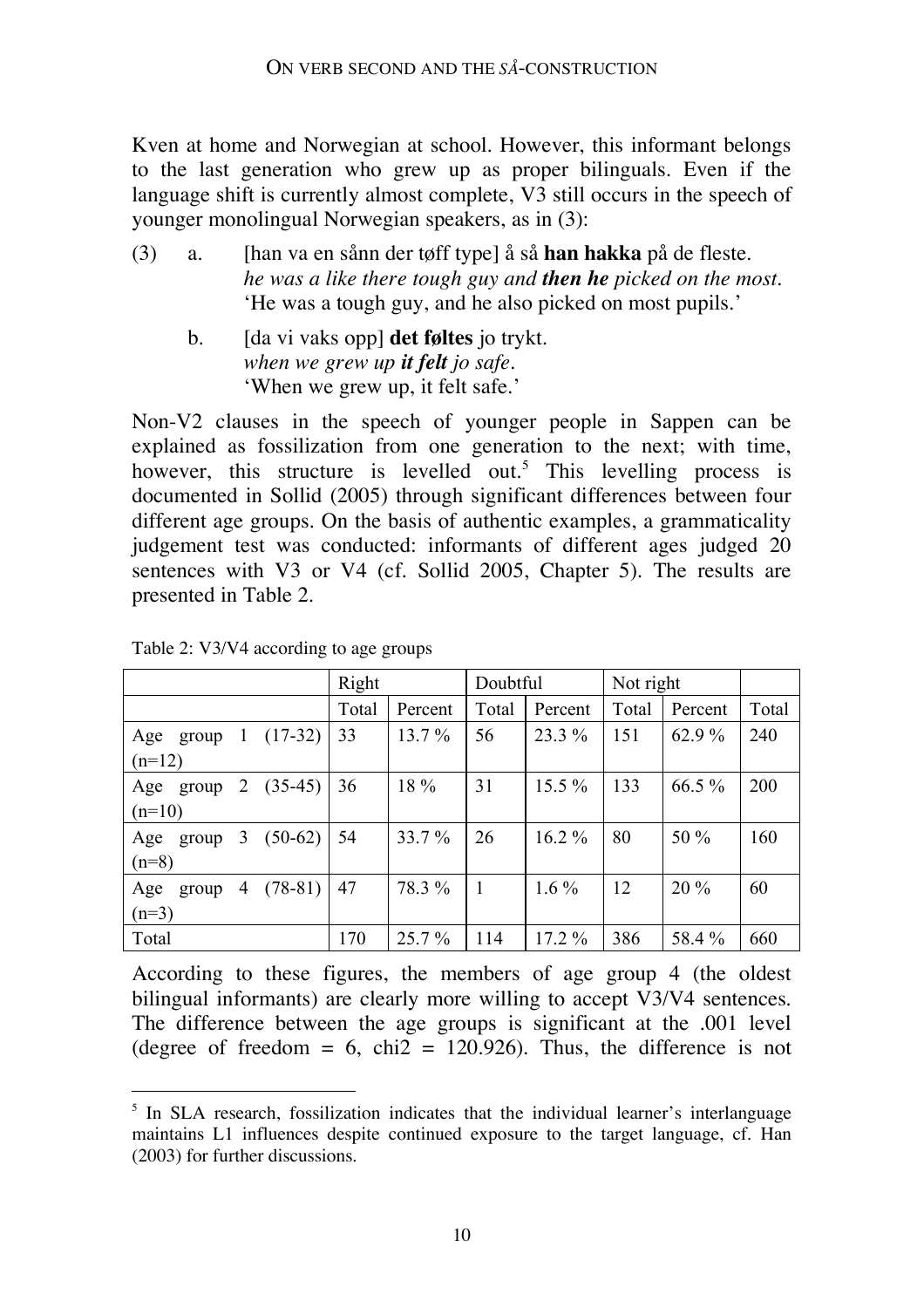random: the informants' age, or rather their linguistic biography, influences their judgments.

# *2.1. The så-data from Sappen and our first hypothesis*

Revisiting the non-V2 data on the Norwegian ethnolect of Sappen presented in Sollid (2005), we notice a striking phenomenon: in several of the non-V2 sentences, there is an extensive use of the particle *så*, as in (4). We obtained a total of 91 clauses containing the relevant *så-*construction from two interviews: one with an elderly man speaking both Kven and Norwegian and the other with a monolingual man, approximately 60 years of age. Relevant data from other elderly bilingual informants from Sappen are also included.

| (4) | а. | a ett år her dal så e kjente mei slitn.            |
|-----|----|----------------------------------------------------|
|     |    | and one year here then så <b>I felt</b> REFL tired |
|     |    | 'And there was one year, (when) I felt tired.'     |

- b. [Når vi kom dit] **så vi fikk** alt som vi ville ha. *when we arrived there så we got all that we wanted-to have* 'When we arrived there, we got everything we wanted.'
- c. [å når mandagen kom da] **så det gikk** jo langt utpå dagen før vi hadde pakka opp… *and when Moday.def came then så it went far onto day.def before we had packed up…* 'And when Monday came, much of the morning had gone before we were unpacked.'

Apart from our own data, collected for the investigation reported in Sollid (2005), data on *så*+non-V2 are also available in works on the grammar of areas with a similar sociolinguistic history in the county of Troms. Junttila (1988) has examples of non-V2 in Skibotn, also a traditionally Kven community. The word order XP+*så*+subject+verb, as in (5a), is also attested in her work. Even in traditionally Sami areas, we find examples of V2 violations with *så* (cf. example (5b) from Hoel ([1984]) reporting on studies of the Norwegian variety of Spansdalen).

(5) a. [siden e no har vært syk] **så den finske e** blidd vanskelig for meg *since I have been ill så the Finnish.def. has become difficult for me* 'Since I have been ill, Finnish has become difficult for me.'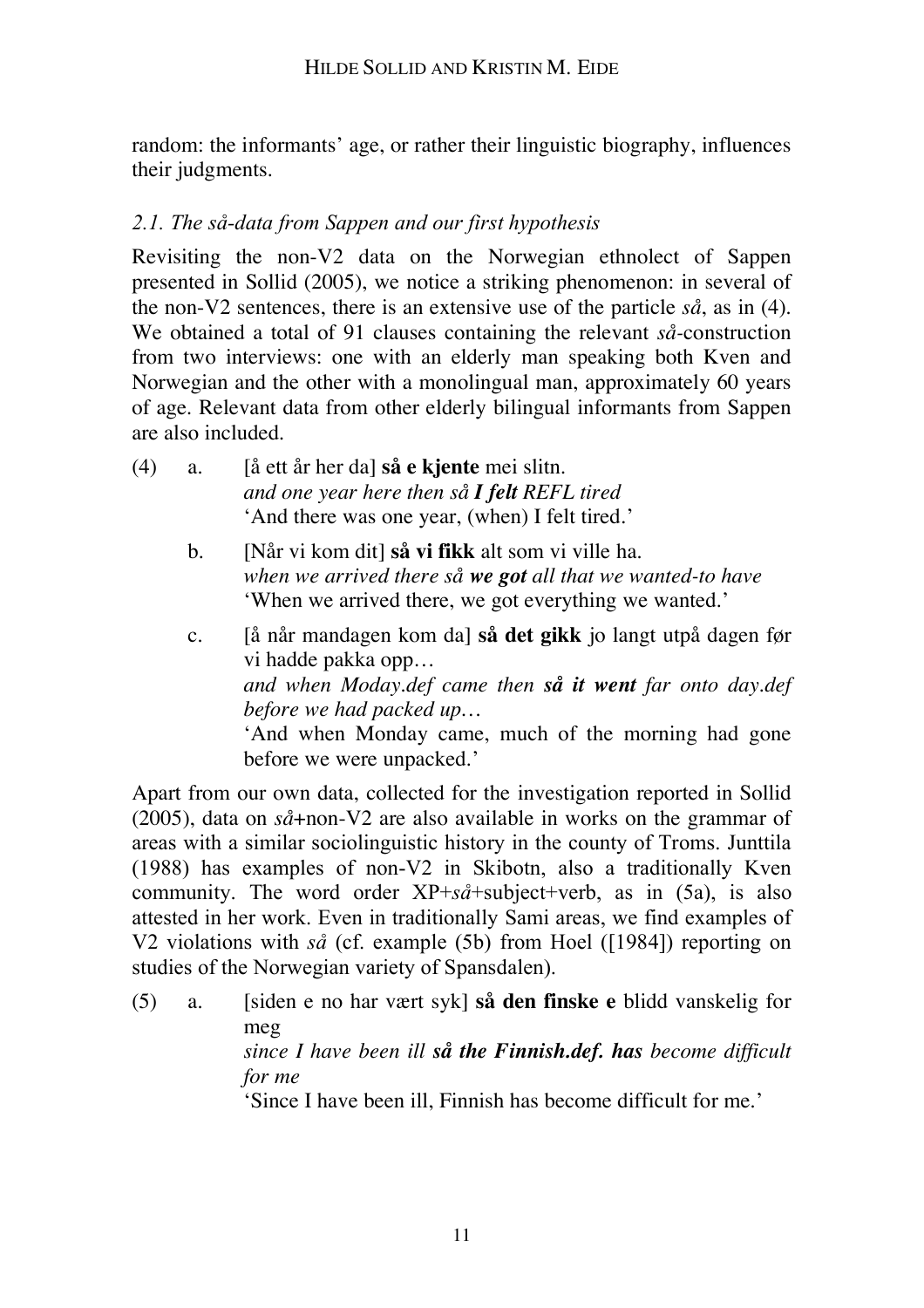b. [viss en famelie kom med veska og unga] **så det va** lætt å sei det e taterfølge.

*If a family came with purses and kids så it was easy to say it is gipsies.*

'If a family came with purses and kids, it was easy to say that they are gipsies.'

These examples show that this use of *så* is not restricted to one variety of Norwegian in a single community (i.e. Sappen); it is also found in other communities with Norwegian-Kven contact and in communities of language contact between Sami and Norwegian.

Our first tentative hypothesis when considering these data was that these informants might have reanalysed the particle *så* as an appropriate element to fill the Standard Norwegian (StN) V2 requirement of main clauses. Instead of moving the verb to V2 position ("internal merge"), a designated element, the particle *så,* is recruited to fill the V2 position ("external merge"). This would be a simple and elegant explanation for the facts in (4) and (5); cf. also  $\emptyset$ stbø (2006) for a compatible analysis of this construction in StN. Although this explanation is defendable, matters are more complicated; hence, other factors and possible explanations should be considered, as we will show in what follows.

Firstly, it is obvious that *så* is not obligatory for these informants when V2 is violated, as can be observed in (2). In fact, non-V2 is by far more frequent without the presence of *så.* Secondly, the use of *så* is not limited to clauses with the order XP+*så*+subject+verb. In fact, the order XP+*så*+verb+subject is significantly more frequent. This latter construction is also quite frequent in the target language, StN; in the next subsection, we list some core properties of this construction in StN.

## *2.2 The så-construction in Standard Norwegian*

*Så* has various meanings and functions in Norwegian and Swedish. Østbø (2006) surveys the relevant facts (cf. also Ekerot 1988, Faarlund et al. 1997, and Ottesjö and Lindström 2006). *Så* is used as a conjunction, a complementizer, an adverbial, and in many dialects also serves as a relative complementizer (corresponding to *som* in StN). In addition, there is the use of *så* referred to as the *så*-construction, giving rise to exceptional V3 even in StN main clauses. This is the subject of Østbø's study. The *så*construction is associated with declarative force (as interrogatives are impossible with this use of *så*, cf. (6a)), and it follows fronted constituents with specific properties. Most relevant to us is the fact that the element preceding *så* is a non-obligatory constituent of the main clause. That is, the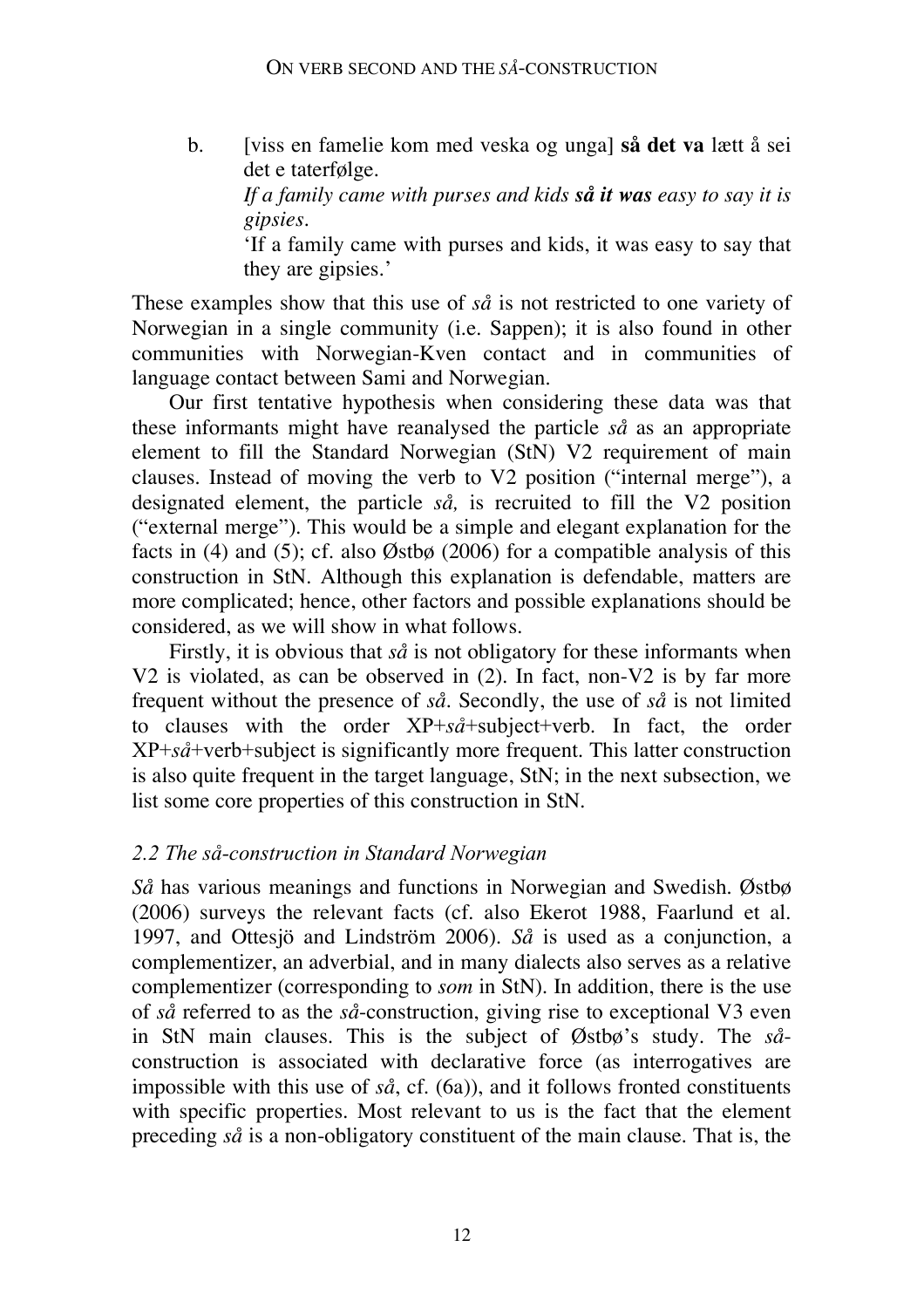fronted element is always an adverbial, never an argument of the clause; cf. (6b) versus (6c); data from Faarlund et al. (1997: 817-8).

- (6) a. For det tredje, **så** er kontakten sett i (\* as interrogative) *for the third så is contact.the put in* 'Thirdly, the plug is connected.'
	- b. \*Denne boka **så** har eg lesi *this book så have I read* 'This book, I have read'
	- c. I London **så** budde vi på hotell *in London så lived we on hotel* 'In London, we stayed at a hotel'

Some authors suggest that this construction can be analysed on a par with Left Dislocation (LD) or extraposition.<sup>6</sup> However, Østbø (pace Grohmann 2003) shows that there are differences between LD and the *så*-construction. For instance, LD may employ an anaphor (e.g. *da*) instead of *så*, as in (7a), or crucially, even in addition to *så.* In the latter case, the relative order of the anaphor and *så* is fixed and cannot be reversed, cf. (7b) versus (7c) (examples from Østbø 2006).

| (7 | a.             | $[I$ forgårs], så/da, fikk Per en bot<br>in day.before.yesterday så/then got Per a ticket<br>'The day before yesterday, Per got a ticket'                 |
|----|----------------|-----------------------------------------------------------------------------------------------------------------------------------------------------------|
|    | $\mathbf{b}$ . | [I forgårs], da, så fikk Per en megabot<br>in day.before.yesterday then så got Per a mega.penalty<br>'The day before yesterday, Per got a ticket'         |
|    | $\mathbf{c}$ . | $\vert$ [I forgårs], så da, fikk Per en megabot<br>in day.before.yesterday så then got Per a mega.penalty<br>'The day before yesterday, Per got a ticket' |

Østbø (2006) argues that in the *så*-construction the fronted XP is internal to the main clause (in SpecForceP). In LD, the initial XP (e.g. *I forgårs* in (7b)) is adjoined on top of the main clause CP (specifically, to ForceP).

 <sup>6</sup> E.g. Bohnacker (2005, 2006a, 2006b) and Holmberg (1986). Bohnacker (2006b: 452) further describes the *så-*construction and other exceptions to V2 as "pockets of grammatical V3 in Swedish that may induce the learners [of German] to produce certain V3 constructions in German due to L1 transfer."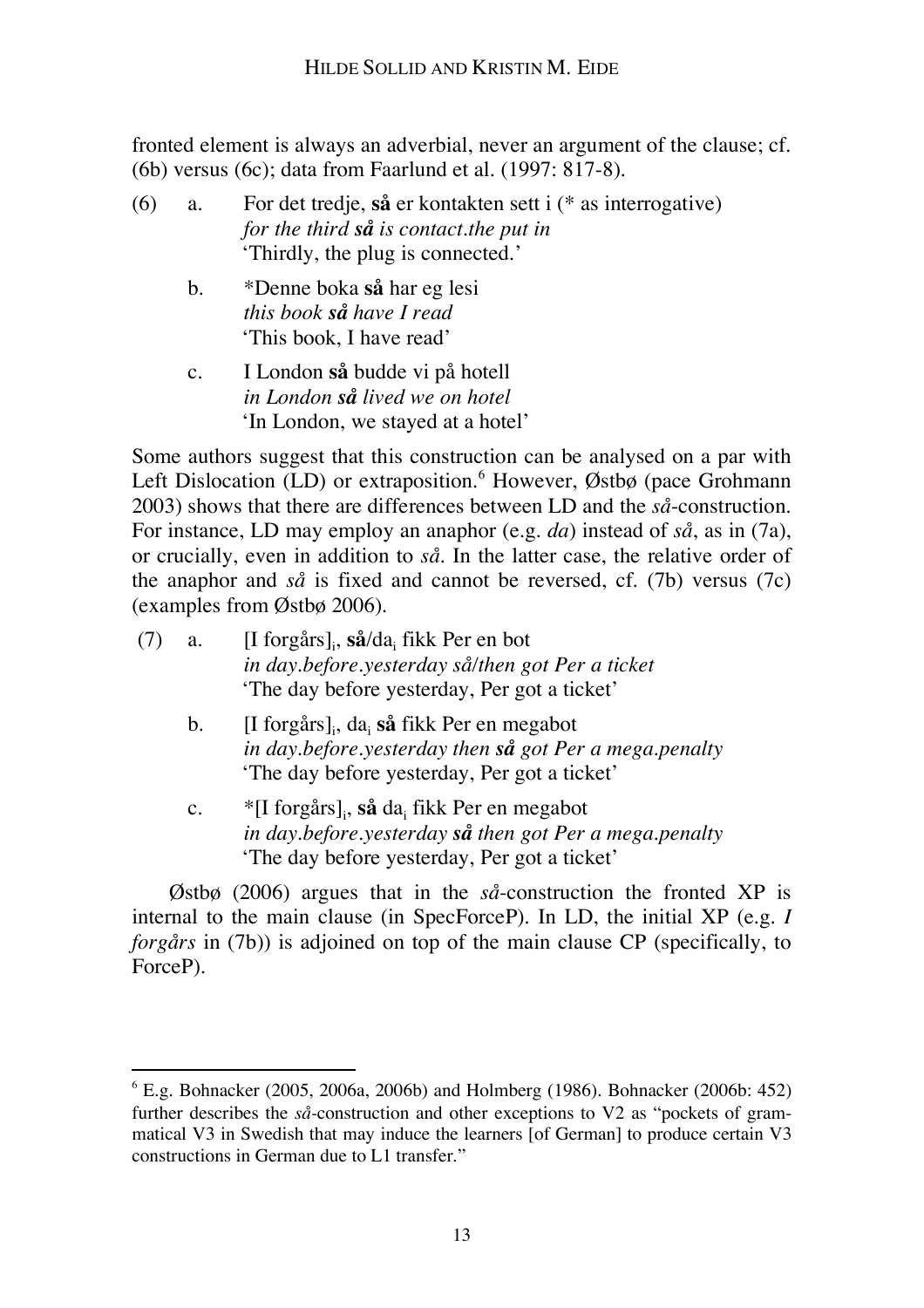Figure 1: Left dislocation with *så*, from Østbø (2006).



To sum up, the StN *så*-construction gives rise to exceptional V3 word order, relates to declarative force, and requires the fronted XP to be an adverbial.

## *2.3. The Sappen data revisited*

As mentioned earlier, there are many examples in the Sappen data where the *så*-construction is used in a target-like manner, employing the word order XP+*så*+verb+subject. In fact, this construction is significantly more frequent in our material than the word order XP+*så*+subject+verb, as shown in Tables 3 and 4 (75 versus 16 tokens; recall that our total number of excerpted sentences is 91).

- (8) a. [da dem sku liksom begynne å drive der] så **va det** di som hadde hest, som måtte være med å kjøre tømmer av skogen *when they should like begin to work there so was it they who had horse who had-to be with to drive timber out of forest.def.* 'When they were going to start to work there, it was those with horses who had to drive the timber out of the forest.'
	- b. [og vi blei enig om at mandagen] så **skal vi** starte over, skal vi starte te fjells *and we agreed on that Monday.def so shall we start over, shall we start to the mountains* 'And Monday we agreed that we are going to the mountains.'
	- c. [egentlig] så **hadde dem** vakthold for det… *really so had they guarding because…* 'In fact, they had guards (there) because…'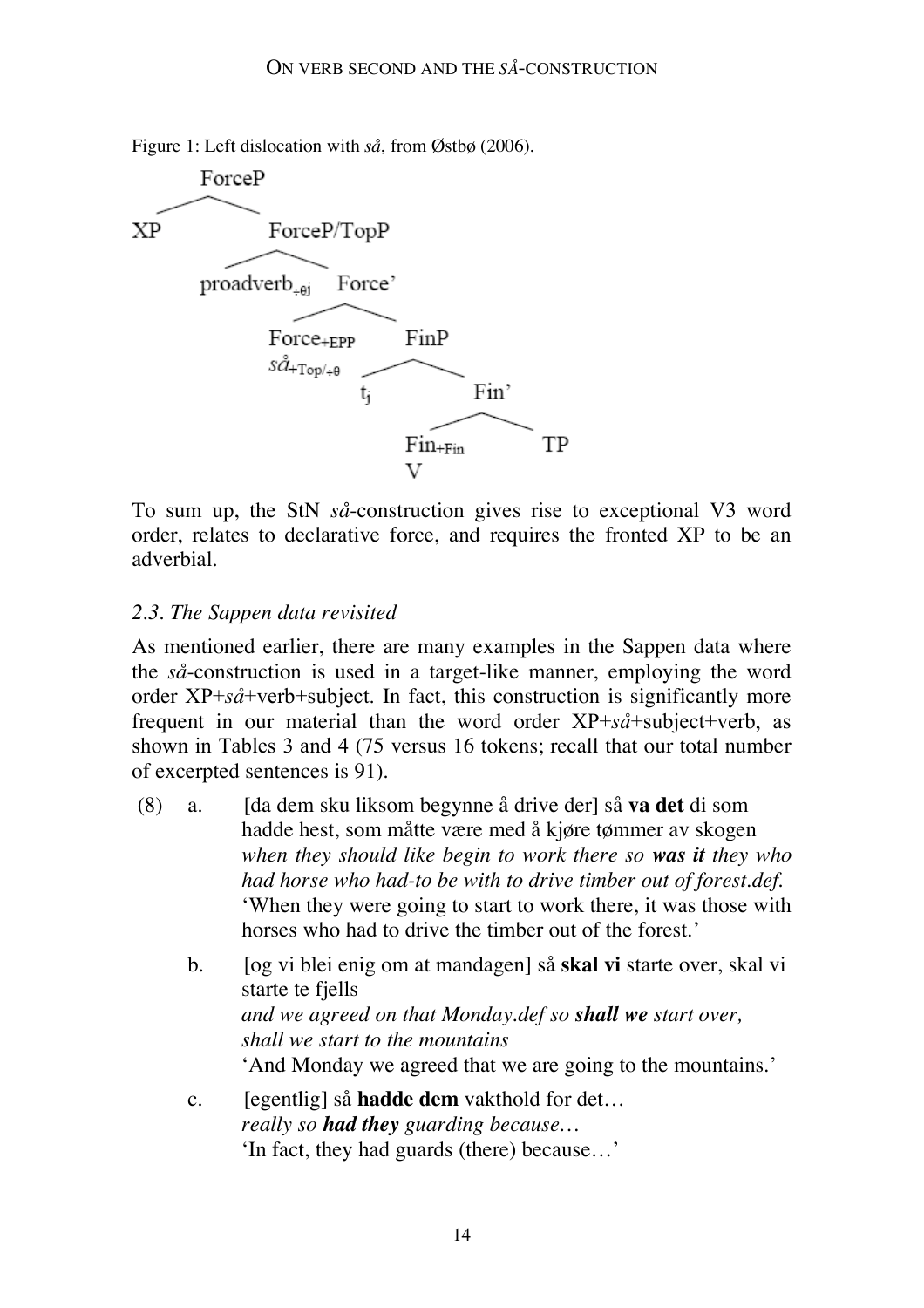Tables 3 and 4 also show that, just like in the StN construction, the fronted XP is adverbial (even the NPs); it is usually an adverbial clause, regardless of the relative ordering of subject+verb.

|                                       | N of tokens |  |  |  |
|---------------------------------------|-------------|--|--|--|
| $CP + s\mathring{a} + verb + subject$ | 39          |  |  |  |
| $PP + så + verb + subject$            | 16          |  |  |  |
| $NP + så + verb + subject$            |             |  |  |  |
| $AdvP + så + verb + subject$          | 17          |  |  |  |
| Total                                 | 75          |  |  |  |

Table 3: XP+så+verb+subject

Table 4: XP+så+subject+verb

|                                    | N of tokens |
|------------------------------------|-------------|
| CP+så+subject+verb                 |             |
| $AdvP/PP/NP + så + subject + verb$ |             |
| Total                              | $\theta$    |

The functions of the particle *så* in StN provide clues for the acquirer that *så* sometimes does fill the second position of main and subordinate clauses in StN. However, there is no evidence of intended differences in the semantics or discourse of *så* in the Sappen *så*-constructions depending on the word order XP+*så*+subject+verb and XP+*så*+verb+subject. The difference seems to be related to the fact that the former word order allows for the subject to intervene between *så* and the finite verb, which is ungrammatical in the StN construction. Moreover, regardless of the subject-verb order, the fronted element preceding the *så* particle is an adverbial, and canonically, an adverbial clause.

However, we want to investigate whether *så* and the V2 rule are related in other data sets. To broaden our investigation, in Section 3 we include *så* data from another language encounter.

## **3. Data from Ostrobothnia**

As mentioned earlier, contact situations involving Mainland Scandinavian V2 languages and non-V2 Finnish (and other Finno-Ugric languages) are not confined to Northern Norway; the Finland Swedish dialects of Ostrobothnia have existed and still exist in close contact with Finnish.<sup>7</sup> The

 <sup>7</sup> However, the sociolinguistic history of Ostrobothnia is different. Finland Swedish has a history as a high status language and has had a solid juridical protection since 1919 as an official language alongside Finnish. Mattfolk et al. (2004) note that Finnish authorities do not permit one to register as a bilingual speaker of Swedish and Finnish.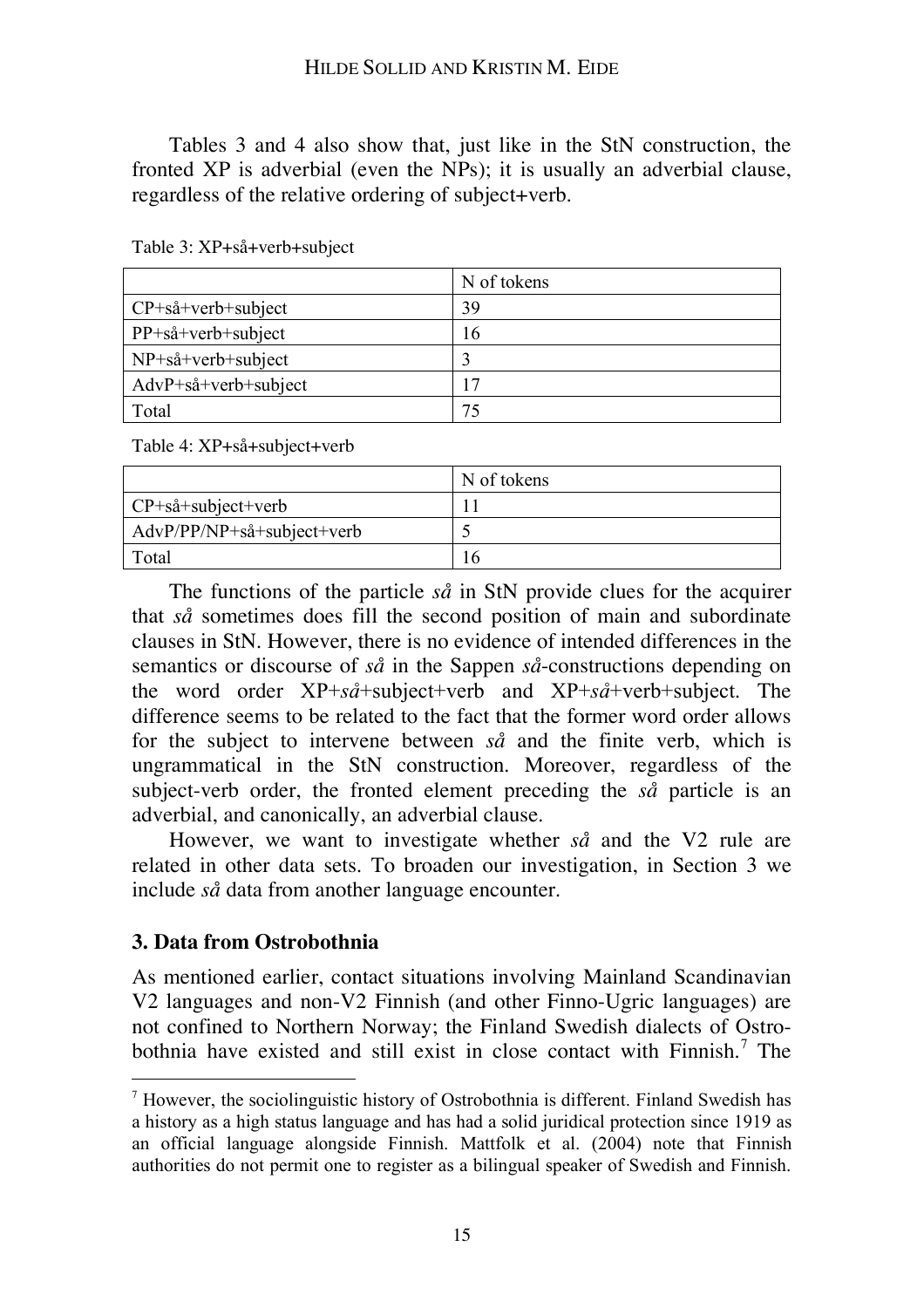languages in contact are similar, and data from Ostrobothnia are thus highly relevant to our investigation.

*Så* appears in many constructions in Finland Swedish, in particular in spoken contexts, and seem to be used in a similar fashion as in Sappen. In (9a), *så* appears after an adverbial subordinate clause. Note that the main clause has the word order XP+*så*+subject+verb. What distinguishes these Finland Swedish data from the StN *så*-construction and the Sappen data discussed earlier is that *så* in Finland Swedish regularly follows a fronted argument element of the clause, typically [NP+relative clause] complexes, as in (9b) and (9c), where the [NP+relative clause] complex is the subject of the main clause.<sup>8</sup> The sentences in (9) are from Harling-Kranck (1998).

- (9) a. [Å tå vi koå:m i lann tå(g)] **så vi tykkt** ju e va veldit raolit ti kåm i lann på fasta lannet. *and when we came ashore then så we thought ptl it was very nice to get ashore on solid ground.def.'* 'And then we came ashore, we thought it was very nice to get on solid ground.'
	- b. [Å kly:varin såom vi hissa opp] **så linda** ront fuö:sta:je. *And sail.def that we raised up så twined [itself] around front.mast.def.'*

'The sail that we raised twined itself around the front mast.'

c. [Töm såm jig föst vintrin å töm som jig annan vintrin], **så sko** les fy prästin. *those who went first winter.def and those who went second winter.def så had-to read for priest.def.* 'Those who attended (school) the first winter and those who attended it the second winter had to attend the vicar's classes.'

Another difference between the StN *så-*construction and the Finland Swedish one is illustrated in Ivars (1993). Following Ekerot's (1988) analysis, Ivars categorizes Ostrobothnian *så*-clauses based on whether *så* is "inside" or "outside" the clause that follows; her examples are given here as (10a) and (10b) with our translation. In (10a), the nominal phrase preceding *så* is not repeated in the main clause, while in (10b) it is. According to Ivars (1993), clauses like the ones in (10) are representative of the use of the nominal *så*-construction.

 $\overline{a}$ 

However, people who register as Swedish speakers in reality also speak Finnish. Today, only 18% of the population in Finland claims to have little or no knowledge of Finnish.

<sup>8</sup> But note examples like *Maria så förstår inte,* lit. *Maria så understands not* 'Maria does not understand' from Holmberg (1986), Østbø (2006).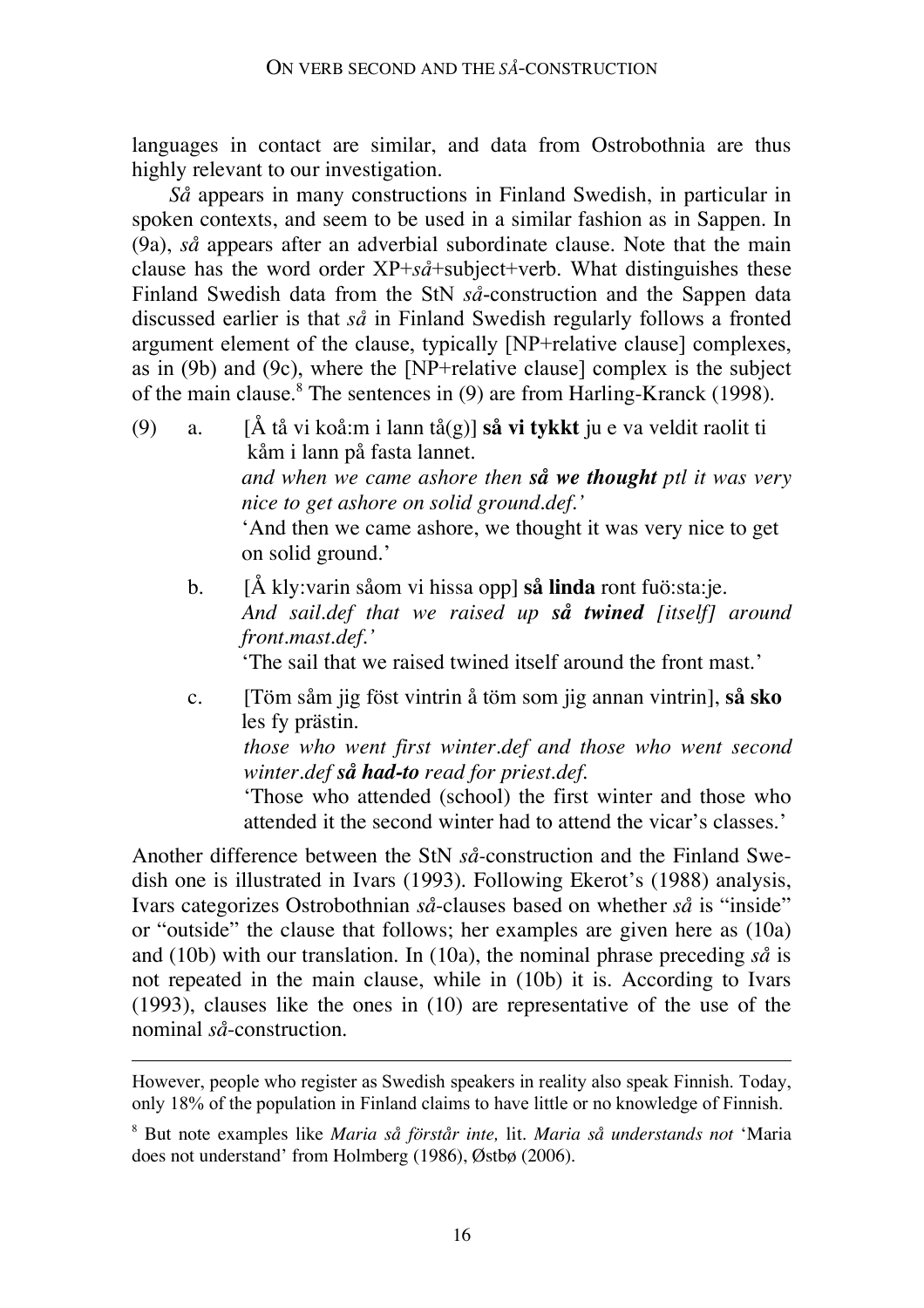(10) a. Jag sa nog i fjol att vi köpte ett hus men då, [**Mervi som bor i Skata också**] **så sade, rättade** mig alltid och sade "fyra". *I said ptl last year that we bought a house but then, Mervi who lives in Skata too så said, corrected me always and said "four".*

'I said last year that we bought a house, but then Mervi, who lives in Skata too, said, always corrected me and said "four".'

b. ... det var [en gammal K. vars fru sen länge var på De gamlas hem, den här Ida K.,] så han, var så trevlig... *… it was an old K. whose wife since long was on the old.gen home, this here Ida K., så he was so nice.* '…there was an old K. whose wife was at the old people's home since long ago, this Ida K., he was so nice.

In (10b), the sentence-internal pronoun *han* is an anaphor, referring to 'old K' in the preceding relative complex. Recall that according to Østbø (2006), the proper *så*-construction does not contain an anaphor unless the anaphor is the fronted XP of the *så*-construction and the *så*-construction is embedded in a LD structure (cf. Figure 1). Moreover, in such cases (e.g. (7b)), the relative order of *så* and the anaphor is always anaphor+*så*. We repeat the data in (7b) and (7c) for convenience.

- (7) b. [I forgårs]i , dai **så** fikk Per en megabot *in day.before.yesterday then så got Per a ticket* 'The day before yesterday, Per got a ticket'
	- c. \*[I forgårs]i , **så** dai fikk Per en megabot *in day.before.yesterday så then got Per a mega.penalty* 'The day before yesterday, Per got a ticket'

There is seemingly no such restriction in the Ostrobothnian data, as illustrated by a wide variety of examples; cf. (10b) and (11). The sentences in (11) are from Harling-Krank (1998).

- (11) a. [Å valt e slu:t tsjöte] **så** tå **to an** en svin. *and was it out meat.the så then took he a pig.* 'And when the meat was out, he took a pig.'
	- b. [Å tå di to: döm åpp u:r gry:ta] **så** tå **let di** döm i langpannona. *and when they took them up from pot.def. så then put they them in longpan.def.* 'And when they took them out of the pot, they put them in the pan.'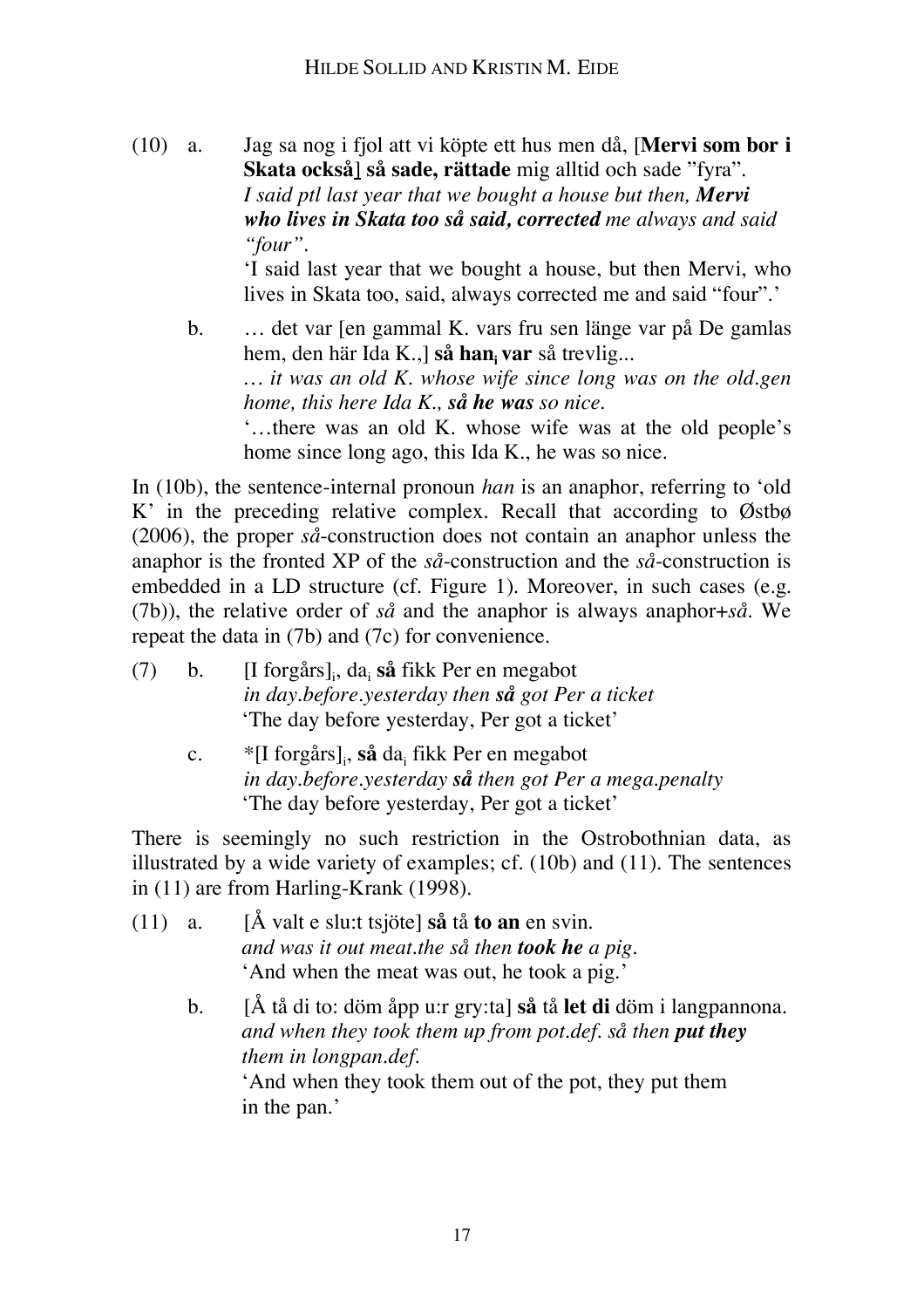c. [Tå vi a slakta å di a viri i saltla:ken först] **så** tå **le:t vi** e å röyka e i bastå e. *when we had slaughtered and they had been in salt.water first så then put we it and smoke it in the sauna it.* 'When we had slaughtered (them) and they had been in salt water first, then we put it in the sauna to smoke it.'

To maximize the similarities between the StN and the Ostrobothnian *så*construction, we might want to argue that the latter corresponds to a StN LD-construction. This line of thought cannot be upheld easily since data like (10b) and (11) seem to show that the particle *så* in Ostrobothnian may be outside the clause altogether. In fact, data such as (12) unambiguously show that *så* may be outside at least a subordinate clause since *åm* 'whether' is a complementizer.

 $(12)$  [Å on va jo bårt i fleire daga så vi måtta jo bö: la: in anåns i ti:ninjin å], så åm no **nain sko** a sjitt til on. *and she (the cow) was away for many days so we had-to begin put in advertisement in paper.def ptl så whether ptl anyone may have seen (anything) of her* 'And she was gone for several days, so we had to advertise in the paper, (to find out) whether anyone had seen her.'

To sum up, the properties of the Ostrobothnian *så*-construction are different from those of the StN one and the corresponding construction found in the Norwegian variety of Sappen. In StN and the Sappen dialect, *så* prototypically follows a subordinated adverbial clause, but will accept any fronted phrase as long as it is an adverbial. In the Ostrobothnian data, *så* is also found to follow non-adverbial NPs, typically [NP+relative clause] complexes. Thus, the Ostrobothnian *så-*construction will typically accept any kind of initial XP, as long as the XP is a clause. Moreover, as argued by Østbø (2006), both the *så*-construction and the LD-construction in StN may be analysed as monoclausal. Specifically, the fronted XP is in [Spec, ForceP] in the *så*-construction, whereas the initial XP is adjoined on top of ForceP in the LD-construction (Figure 1). In contrast, in the Ostrobothnian *så*-construction, there is evidence that both the fronted XP and the particle *så* are outside the clause that follows. Thus, it seems that the particle *så* in Ostrobothnian has the function of tying clauses together, rather than being a designated head of an ordinary main clause structure. In fact, it seems that the Ostrobothnian *så* has more in common with the Finnish particle *ni* than the StN and Swedish particle *så.* In the next section, we are going to take a closer look at the particle *ni* in Finnish.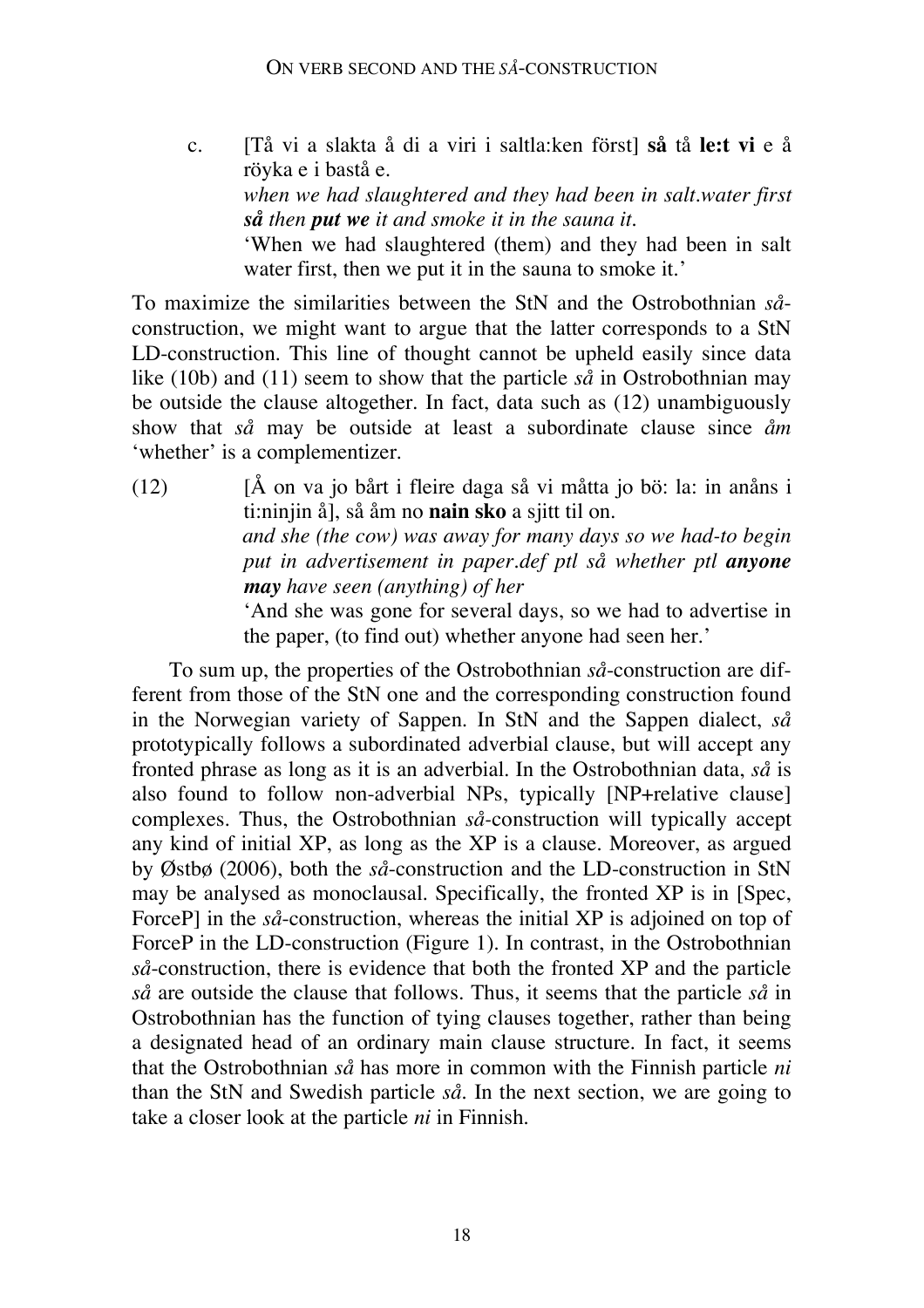## *3.1. The particle ni in Finnish*

One use of *ni* in Finnish is to combine sentences, as in (13a) and (13b) (claim and examples from Vilkuna 1997: 51f; italics, bold and translation as in the original).

- (13) a. ja mun äitini sano sitt et nytt ei täst tuum mitään että, *kun nää kurssit mennee näim pikään* **niin**, te saatte nyl lopettaa 'and my mother said then that this won't do anymore *because these classes take so long* **ni**, you'll have to stop going now'
	- b. *ja sit ku tulee rauha niin* kyl te sitt opitte tanssimaa [nauraen] ilman kurssejaki

'and when peace comes **ni** sure you will then learn to dance [laughs] even without classes.'

What is also interesting and relevant to our investigation is that *ni* can be seen in relation to disambiguation of clause-boundaries.

In an SVO language with flexible word order, such as Finnish, marking the transition between Clause 1 [i.e. the subordinated clause] and Clause 2 is obviously important from the point of view of processing, as there may be a number of consecutive nominal phrases that must each be attached to its appropriate verb. In principle, either *ni* or initial placement of the finite verb could be made obligatory to achieve this goal. Spoken Finnish uses *ni*; the recommended moderate use of V2 described in the modern prescriptive treatments is clearly a written language phenomenon. (Vilkuna 1997: 58)

*Ni* can also be analyzed as a continuation marker, "typically utilized to mark smooth progress in contexts of complexity or 'syntactic weight'," (op.cit. 59); it enters into relations with complex NPs (e.g. NP+relative clause), textual satellites (digressions from main storyline), and clause combining in online speech. In conclusion, Vilkuna (1997: 65) says:

The extensive use of the construction in spontaneous speech reveals its character as a spoken language phenomenon *par excellence. Ni* is used in contexts where it is important to signal that the turn is being continued, either following heavy phrases or when an earlier line of discourse is resumed after a side sequence.

Thus, *ni* is used after heavy phrases, including NP+relative clause complexes, to combine clauses, and to disambiguate clause boundaries.<sup>9</sup>

 <sup>9</sup> There are more similarities between the particle *ni* and the particle *så* of the *så*construction. The *så*-construction is more prevalent in spoken than written contexts (Faarlund et al. 1997: 817, Ottesjö and Lindström 2005: 41). In written contexts, the clause-combining and clause border disambiguating functions of *så* are more predominant, as this construction occurs mainly with fronted heavy adverbial clauses. *Så*-constructions with simplex fronted XPs are very rare in writing (Faarlund et al. 1997: 817).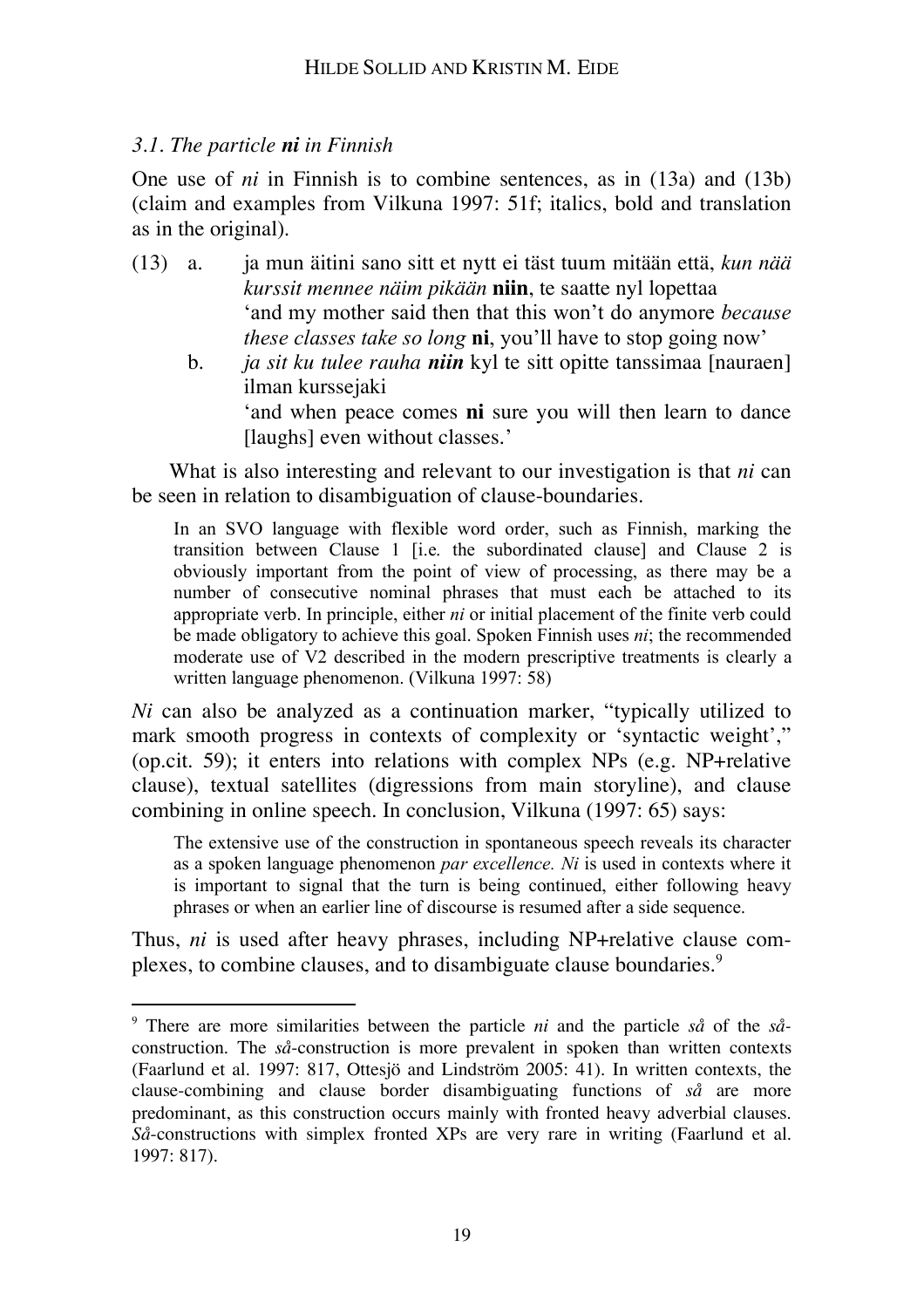#### *3.2. The Ostrobothnian så-construction revisited*

Revisiting the *så*-construction in Ostrobothnia, it seems a reasonable claim that Finland Swedish *så* has much in common with the Finnish particle *ni.* In fact, we find it tempting to characterize the emergence of this use of *så* in what is basically a Swedish dialect as *borrowing*. This notion is defined in Haugen (1950):

If [the speaker] reproduces the new linguistic pattern, not in the context of the language in which he learned them, but in the context of another, he may be said to have 'borrowed' them from one language to another. The heart of our definition of borrowing is then the attempted reproduction in one language of patterns previously found in another. (212)

Studying the patterns involving *så* in Ostrobothnian, we find that many of the functions of *ni* in Finnish are paralleled by the Ostrobothnian use of *så.* Like *ni,* Ostrobothnian *så* is used after heavy phrases, including NP+relative clause complexes, to combine clauses, and to disambiguate clause boundaries. Unlike *så* in StN, the Ostrobothnian *så* unambiguously occurs outside the clause that follows, as in (12).

This paves the way for a relexification-based account of the use of *så* in Ostrobothnia (cf. Lefebvre 1998). Speakers of Finnish acquiring Swedish as adults would have used *ni* in their Finnish speech. When they started to learn Swedish, they might have interpreted *så* as a 'close enough' Swedish counterpart of the useful little word *ni*. Thus, *så* is used where they would use *ni* in Finnish. As a result, *ni* is copied into their L2; the particle acquires Swedish phonology and is pronounced *så*, but still carries traits from Finnish grammar. Today, it is an inherent part of the grammar of this Finland Swedish dialect.

Our data do not reveal whether there is complete overlap between the use of Ostrobothnian *så* and Finnish *ni*. In fact, the lack of complete overlap is to be expected; it is an aspect of interlingual identifications, where the learner subjectively analyzes something to be 'the same' even though it is not so from an objective linguistic point of view; cf. Ringbom (1987). The product of this process is labelled transfer,<sup>10</sup> and one might claim that grammatical features are transferred from Finnish into the Swedish L2 on

 $10$  There are different theories of transfer in the initial state in L2 acquisition, cf. White (2003) for an overview. Our Kven-Norwegian contact data do not allow us to fully utilize the different theories as we have no data from the initial state of L2 acquisition. However, a theory of transfer needs to at least account for transfer of functional features. The "Full Transfer Full Access Hypothesis" (Schwartz and Sprouse 1994) proposes that the L2 is a copy or clone of the L1, and that restructuring of the L2 will occur if the L1-based analysis fails. The idea of L2 as a copy is also present in Lefebvre's (1998) relexification theory, cf. also Sollid (2003).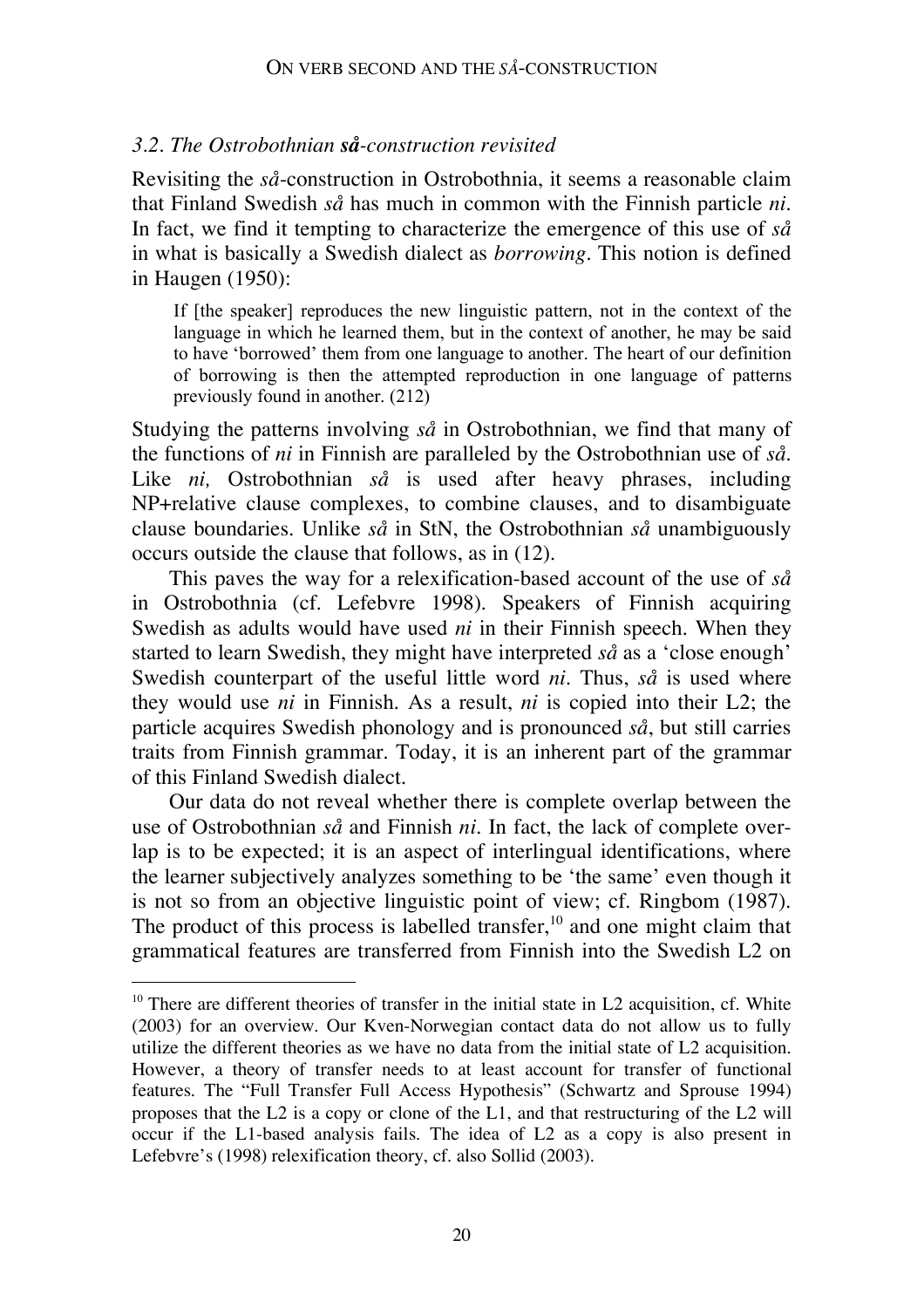the basis of the speakers' interlingual identifications, cf. Selinker (1992), Weinreich (1953).

#### **4. Comparing the Ostrobothnian and the Sappen så-construction**

We argue that the Ostrobothnian *så*-construction can be described as borrowing, relexification, or L1 transfer of the grammar of the Finnish particle *ni* into the L2 Swedish. In present-day Ostrobothnian, this use of *så* is an inherent part of the grammar of this Finland Swedish dialect. On the other hand, the majority of the data from Sappen presented in Section 2 (75 out of 91 tokens) seem to indicate that the *så*-construction in Sappen has the properties of its StN counterpart. As the reader will recall, the StN *så*construction has the particle *så* clause-internally (cf. e.g. Faarlund et al. 1997, Østbø 2006), it accepts any fronted XP as long as it is an adverbial (of the non-obligatory kind), and it does not allow for an anaphor to follow the particle *så* when embedded in a LD-structure*.* In fact, the word order *så*>*da* is always ungrammatical in the StN *så*-construction (Østbø 2006). The construction is related to declarative force and topichood, as the fronted XP is always the topic of the clause (cf. Viberg 2001). Hence, *så* could easily be construed as a topic marker.

It follows that there is significant overlap between Ostrobothnian *så* and StN *så.* When the XP preceding *så* is an adverbial clause, there is no telling whether the source of the grammar is the StN construction or the Finnish *ni.* Intriguingly, this structure is by far the most dominant in the Sappen data, appearing in 50 out of 91 tokens (cf. Tables 3 and 4).

If all instances of the *så-*construction in our Sappen data involved simply a fronted adverbial clause, it would be difficult to argue for one or the other source of this construction (Kven or StN) since this is where StN *så* and Finnish *ni* overlap. However, 41 out of 91 tokens involve a fronted adverbial XP that is not a clause. Thus, it might seem tempting to claim that the Sappen *så*-construction is simply an instance of an eventually target-like use of the *så-*construction in a language contact situation.

However, some Sappen data reveal that this is not the case. Recall that the StN *så*-construction rejects non-adverbials as the XP preceding *så*. And yet, (14a) is an example of exactly this type of structure, with a nonadverbial XP – like in Ostrobothnian.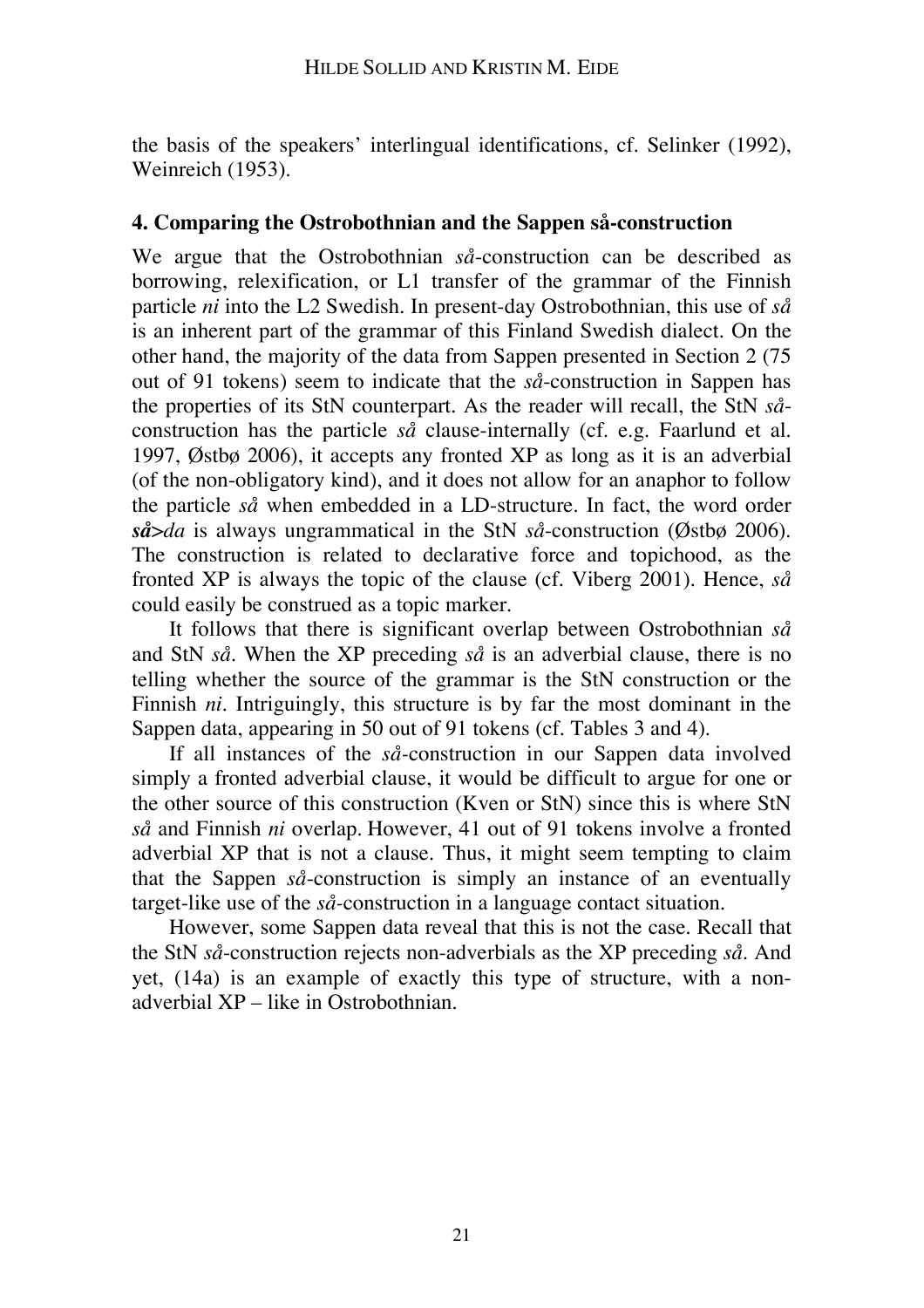(14) [dænne skogslønna som vi fikk, æller e fikk som va kjørar,] **så han** *Leif han* **hadde** omtrænt det samme, mæn litt, nåkka mindre ænn mei.

> *this forrest.salary.def that we got, or I got who was driver så he Leif he had almost the same, but little, a little less than me.* 'This salary that we got, or I got as the driver, Leif had almost the same or a little less than me.'

This example suggests a closer affinity with a pattern resembling the Ostrobothnian *så*-construction.<sup>11</sup> Moreover, (15) is an example of the *så>da* word order, which seems frequent in the Ostrobothnian dialects (cf. especially the data in (11)), but ungrammatical in the StN *så-*construction.

(15) [men det fikk e jo beskjed i fra han Sotkajervi da vi hadde her oppe] så da **vi måtte** ikke gå utn jevær for viss han ligg på kadaver der borte så e han livsfarlig *but that got I ptl message in from he Sotkajervi then we had here up so then we must not go without gun for if he lies on carcass there over så is he life.dangerous* 'But I got word from Sotkajervi, who we had up here, that we

could not walk around without a gun, because if he (the bear) was lying on a carcass up there, he would be dangerous.'

This means that the *så*-construction in Sappen, although it can be analysed on a par with its StN counterpart in most cases, reveals characteristics not belonging to the StN target language grammar. Instead, there is variation, characterised by an overwhelming affinity with the StN system, but with certain occurrences that, in our opinion, reveal an influence from Kven.

This line of thought is supported by the Ostrobotnian facts, which can be explained as transfer of Finnish L1 features into Swedish L2. The Sappen data in (14) and (15) seemingly have the same relevant traits. It seems very unlikely that this should be a mere coincidence.

## *4.1 A note on Kven versus Finnish*

In the previous subsection, we used descriptions of Finnish to draw conclusions about Kven and Kven influence on Sappen grammar. Equating Kven with Finnish in this manner is potentially problematic because Kven was recognized as a separate language in April 2005; thus, Kven in Norway and

<sup>&</sup>lt;sup>11</sup>As pointed out by a reviewer, this might be an example of 'restart'. We agree that this is a possible analysis for this specific example. This does not, however, undermine the fact that StN would be very unlikely to have *så* in a corresponding structure (i.e. after a NP topic and followed by a main clause structure).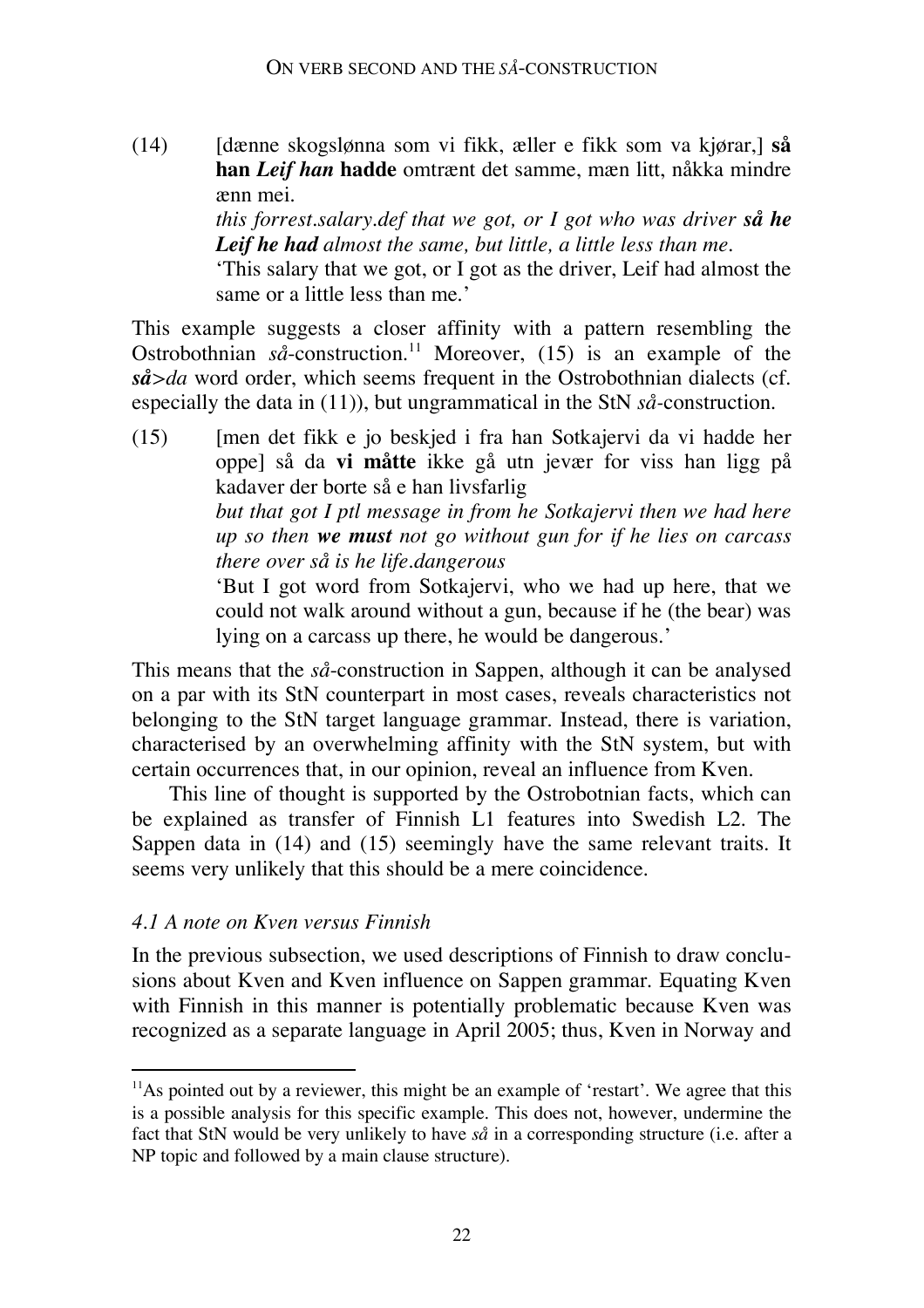Standard Finnish in Finland are different languages. We recognize that there have been different social and linguistic developments in Standard Finnish in Finland and Kven in Norway. The most important differences are described in Lane (2006b); however, she does not discuss *ni* in particular. In conclusion, Lane claims that "[e]ven though some categories disappear or get replaced by others, the rich morphological system and the syntactic system [of Finnish] remain [in Kven]." Even more directly relevant to our claims, Vilkuna (1997) points out that *ni* was frequent in Finnish during the  $18<sup>th</sup>$  century; thus, *ni* is well documented in Finnish *before* the Kven left Finland for Northern Norway. Different uses of *ni* are also found in contemporary Kven, (cf. examples in Lane 2006a). For these reasons, we conclude that descriptions of Finnish *ni* are relevant for  $K$ ven<sup>12</sup>

#### **5. Transfer or instances of underspecified CP?**

At this point, we may seem to have drifted away from the initial topic of our investigation—the lack of V2 in the Sappen dialect generally and the placement of the finite verb in *så*-construction clauses specifically. However, verb placement is still at the heart of our study.

If we are correct that the *så*-construction in Sappen shows evidence of transfer from Kven, it seems reasonable that other traits of Sappen grammar might result from transfer as well. The variable word order we find with older informants from Sappen is a case in point. Thus, since Finnish and Kven are non-V2 languages, we may want to argue that the non-V2 word order was transferred from Kven into the interlanguage of the Sappen adult acquirers of L2 Norwegian.

StN main clauses usually require the finite verb to be in second position (cf. construction 1 of Table 5). However, if Østbø's (2006) analysis is on the right track, the *så*-construction gives rise to exceptional V3 even in StN (cf. 3 of Table 5). Characteristic of this construction in StN is the fact that the subject may not intervene between *så* and the finite verb (Østbø 2006). No such restriction exists in the corresponding Sappen construction (cf. Table 5). Moreover, in the Sappen grammar, V2 is not an obligatory requirement in ordinary main clauses either. Thus, the placement of the finite verb and the relative ordering of the finite verb and the subject are both variable in the Sappen data. Table 5 reveals that many positions for

<sup>&</sup>lt;sup>12</sup> There is, however, one important difference between the uses of *ni* today and in the 18th century (cf. Vilkuna 1997). In the data from the first Finnish newspaper from 1775-1776, the writer uses *ni* with an inverted main clause [i.e. Clause 2 in Vilkuna's terminology]. In present-day Finnish *ni* and inversion do not appear together, and *ni* and V2 are regarded as complementary strategies for marking clause boundaries.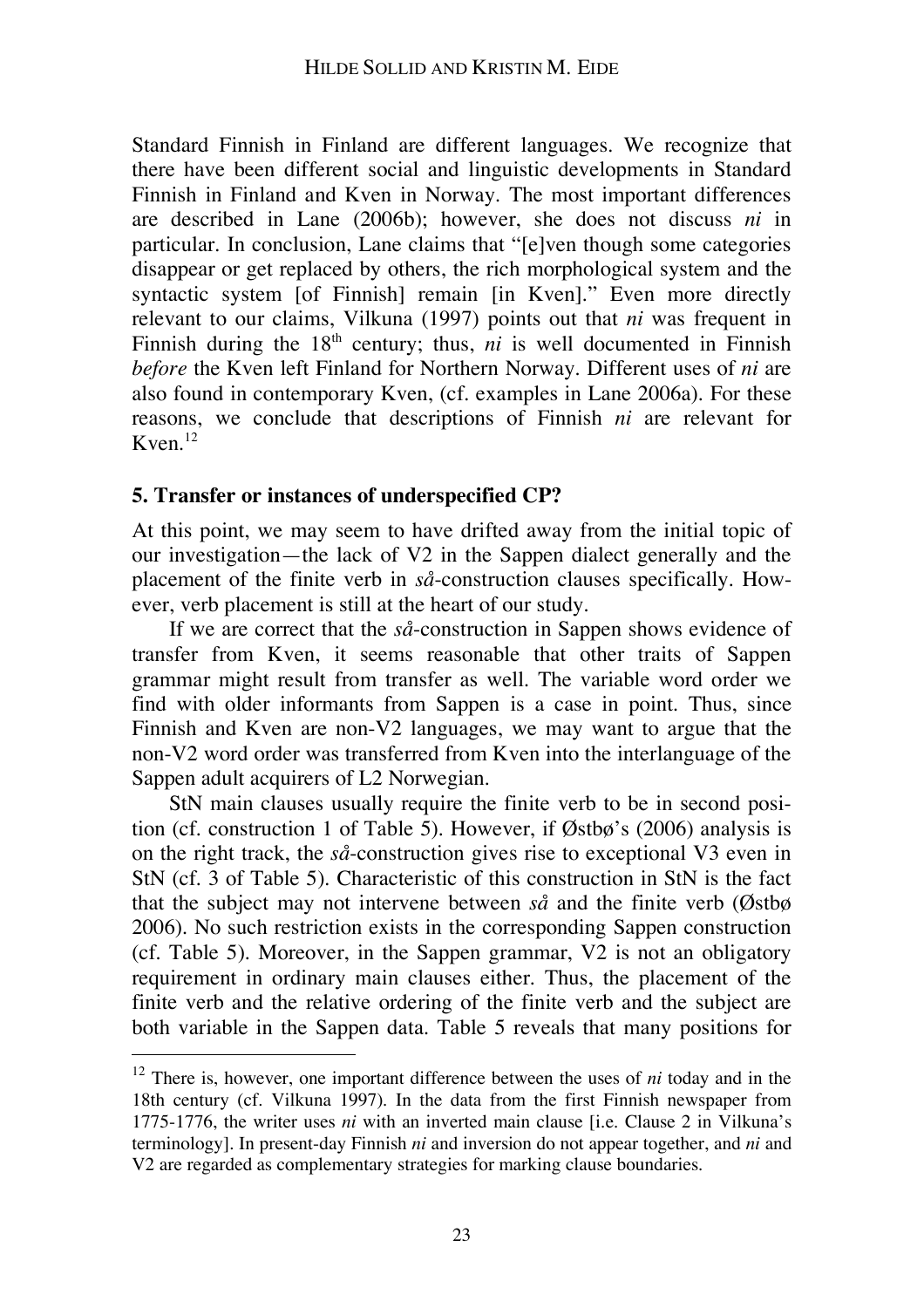the verb and the subject that give rise to ungrammatical outcomes in StN are available in the Sappen grammar.

|                        | $ForceP$   Force |    | FinP      | Fin  | TP        | т                |
|------------------------|------------------|----|-----------|------|-----------|------------------|
| StN main clauses       | <b>XP</b>        | V  | <b>SU</b> | $*V$ | *SU       | $*V$             |
| Sappen main clauses    | <b>XP</b>        | V  | <b>SU</b> | V    | <b>SU</b> | $?V^{13}$        |
| StN så-construction    | <b>XP</b>        | Så | *SU       | V    | <b>SU</b> | $*V$             |
| Sappen så-construction | <b>XP</b>        | Så | <b>SU</b> | V    | <b>SU</b> | $\gamma_{\rm V}$ |

Table 5: Canonical word orders in Standard Norwegian and Sappen

There is nothing new in claiming that non-V2 word order may be transferred from an L1 into an L2, and according Sollid (2005) many features of the Sappen dialect are in fact the result of adult L2 acquisition of Norwegian by the Kven population. In the words of Håkansson (2001: 95),

[T]here seems to be a consensus that verb-second is a long-lasting problem for L2 learners. There is, however, no consensus on the explanation behind this fact. If the L2 learners have an L1 that is not verb-second, transfer from L1 is the explanation of the problem (e.g. Schwartz and Sprouse 1994; Vainikka and Yuong-Scholten 1994). If the learners' L1 is also a verb-second language, the problematic nature of the acquisitional task has been explained as the influence of another language, e.g. English (Naumann 1997), or as being due to typological markedness (Rahkonen 1993; Færch 1984). The results from the present study, that verb-second is acquired late not only in L2 learners but also in children with [specific language impairment] SLI, suggest that other explanations may be needed to account for the parallel development of these two groups.

Håkansson does not find the transfer hypothesis of V2 to be viable, given that SLI children display the same problems with V2 as adult L2 acquirers and even children acquiring L2. Instead, she adopts the "underspecified CP Hypothesis." Hamann, Lindner and Penner (2001) propose that there is an underspecification of the CP-domain in the grammar of SLI children that makes V2, wh-questions, and subordination problematic. Thus, the Cdomain realised in subordination, finiteness, and V2 constitutes a

 $13$  If the relative ordering of the subject and the verb is subject >verb, there is often no clue as to whether both have moved to FinP or both remain in TP (vacuous movement). To distinguish one hypothesis from the other, we need auxiliary hypotheses about adverb placement and negation in order to see how the subject and verb are ordered with respect to these adverbs. We have so far excluded mid-field adverb data from this paper since they seem less essential for the phenomena we investigate here.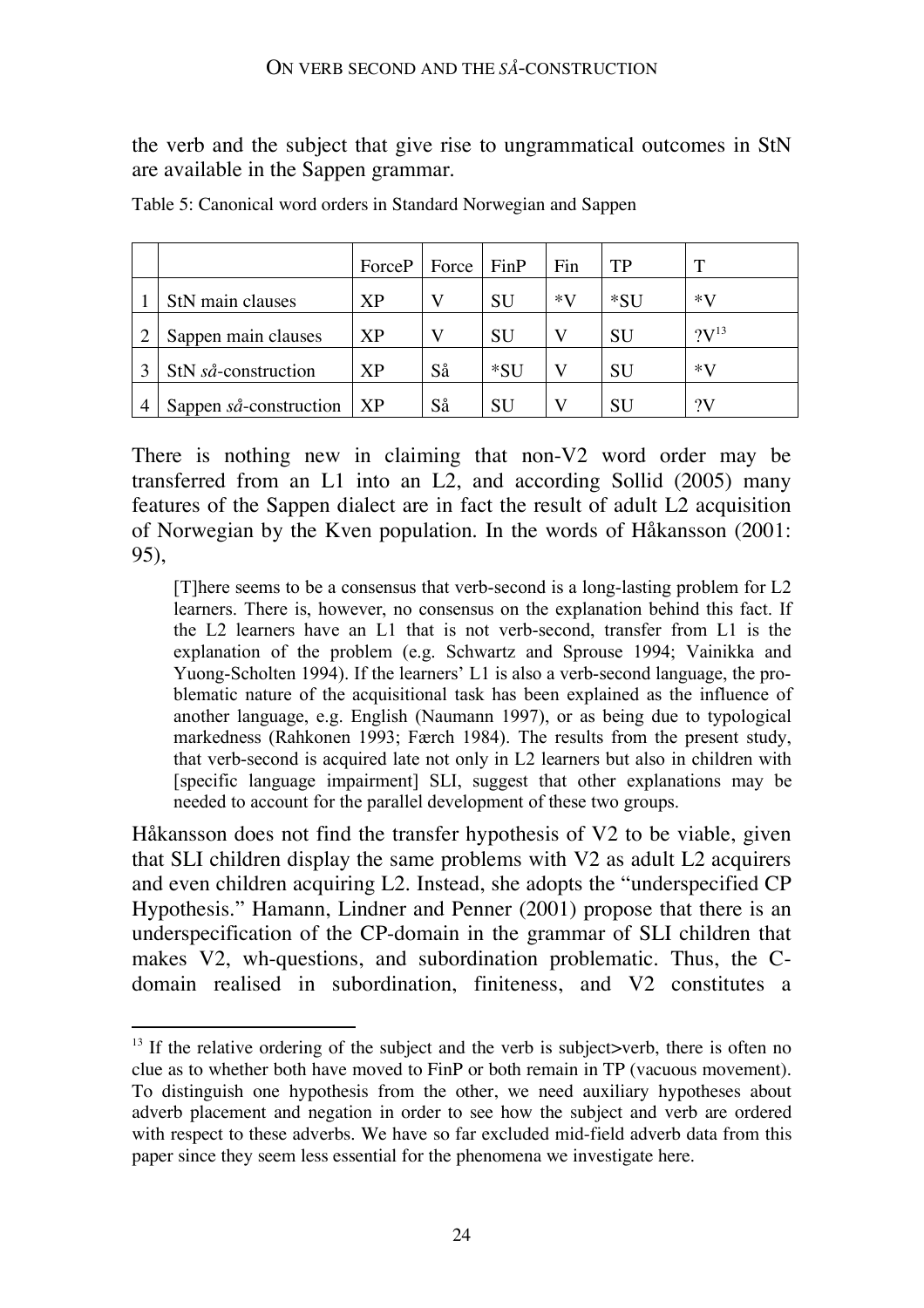particularly problematic area for children with SLI and also for L2 acquirers (cf. also Platzack 2001).

Håkansson's study may thus cast some doubt on transfer-based explanations of V2. If we accept her proposal that the underspecified CP may be the main hindrance in the L2 acquisition of V2, this would explain the fact that the Sappen grammar allows not one, but many different positions in the C-domain for the verb and the subject, positions that are ungrammatical in the corresponding StN construction. This could be implemented by assuming that the L2 learner has acquired the relevant projections, but not the right parametric settings for the feature strength associated with the head and specifier positions of the projections in the C-domain. This relative free C-domain word order (with optionally strong features) would eventually become a characteristic of the local dialect since it would constitute a significant part of the primary linguistic data for new generations acquiring this dialect as their L1.

The underspecified CP hypothesis may also help explain why the *så*construction in Sappen is different from the corresponding StN construction. *Så* appears in the C-domain and belongs to the cluster of constructions known to be problematic for L2 learners. The interpretational and syntactic restrictions on the placements of *så* in the C-domain may not have been acquired, leading an overgeneralization of the rules for this particle.<sup>14</sup>

Even if the free word order facts are removed from the equation, we find it intriguing that the properties of the *så*-construction illustrated in (14) and (15) show this striking resemblance with the Ostrobothnian construction, which we assume is influenced by Finnish. It seems unlikely that this is a coincidence, given the similar contact situations.

Luckily, there is a way to reconcile the two approaches. Hawkins (2001: 74) proposes a theory dubbed *Modulated structure building,* addressing L1 transfer as well as underspecified functional categories.

[L]earners start their L2 mental grammars with lexical projections and add functional categories on the basis of positive evidence from the L2 […]. It is only once functional categories are established in the L2 grammar that the influence of L1 functional categories becomes evident, and even then only at the relevant points of development […]. Structure building is influenced by properties of the L1 at the relevant point in the construction of grammar, and not before. [...] L1 transfer is relevant, but only once syntactic representations have been sufficiently elaborated to instantiate the property in question.

<sup>&</sup>lt;sup>14</sup> Hamann, Lindner and Penner (2001: 192) claim that "if the formal features of the CP are not fully instantiated […] in the sense that the properties of this projection are not fully understood [...], then this general problem [...] will affect other features usually associated with the CP shell."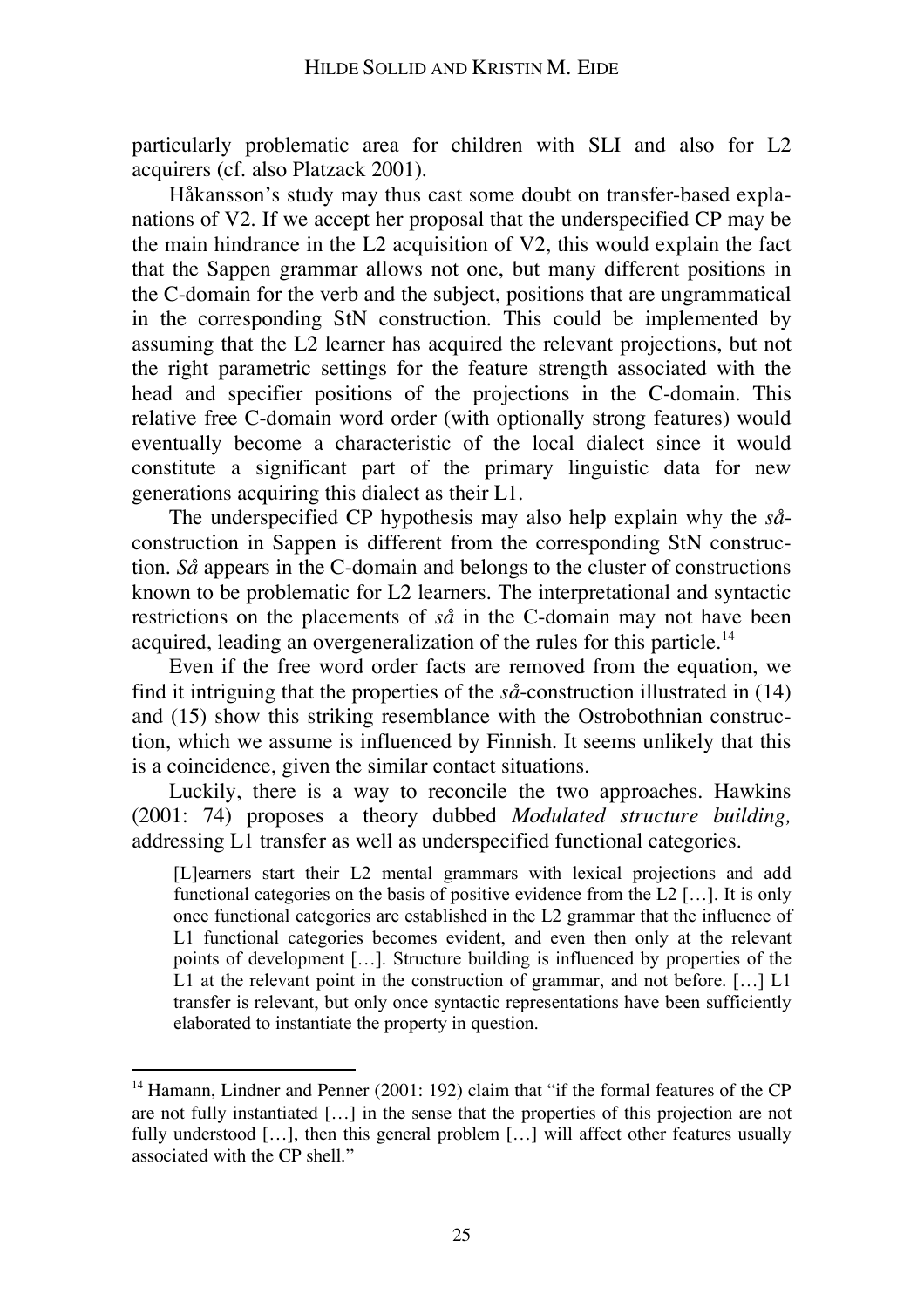Thus, it is possible to assume that the inventory of functional categories is the same in Sappen as in StN. However, if L2 learners are impeded by an underspecified C-domain, there is room for L1 transfer at relevant points in the development of the C-domain functional categories, including the ForceP hosting V2 and the head of the *så*-construction. Moreover, the individual elements filling these functional categories may not be fully specified with respect to all the properties of the corresponding element in the target language, StN. This makes them accessible to L1 influence form Kven, which may help explain certain properties of the Sappen *så*construction (cf. data in (14) and (15)).

#### **6. Final words**

In this paper we focussed on a small set of data containing the *så*construction. The similarities between the Sappen data and the Ostrobothnian data suggest the emergence of the same Finnish-like construction in two geographically dissociated Mainland Scandinavian dialects.

This paper barely scratches the surface of this phenomenon. Future research needs to examine more data: from Mainland Scandinavian contexts (i.e. monolingual control corpora) and from other Norwegian and Finland Swedish areas such as Bugøynes and the area around Helsingfors, where we also find extensive bilingualism. Norwegian dialects spoken in traditionally Sami areas are also relevant.

Another issue not addressed here are the possible sources of the StN *så-*construction. One radical idea would be that the V3 *så-*construction in Standard Norwegian is the result of long-term contact situations where learners with non-V2 L1 languages acquire L2. A slightly less radical approach may look for the source of the *så-*construction in an extension of the use of the *så* of conditional clauses (cf. Eide and Sollid 2007).

#### **References**

- Bohnacker, Ute. 2005. 'Nonnative acquisition of Verb Second: On the empirical underpinnings of universal L2 claims,' in Marcel den Dikken and Christina Tortora (eds.) *The function of function words and functional categories,* Amsterdam, Philadelphia, John Benjamins, 41-77.
- Bohnacker, Ute. 2006a. 'Placing verbs and particles in non-native German and Swedish,' *Working Papers in Scandinavian Syntax* 78, 77-127.
- Bohnacker, Ute. 2006b. 'When Swedes begin to learn German: From V2 to V2,' *Second Language Research* 22.4, 443-486.
- Bohnacker, Ute and Christina Rosén. 2007. 'How to start a V2 declarative clause: Transfer of Syntax and Information structure in L2 German,' this volume.

Brautaset, Anne. 1996. *Inversjon i norsk mellomspråk*, Novus forlag, Oslo.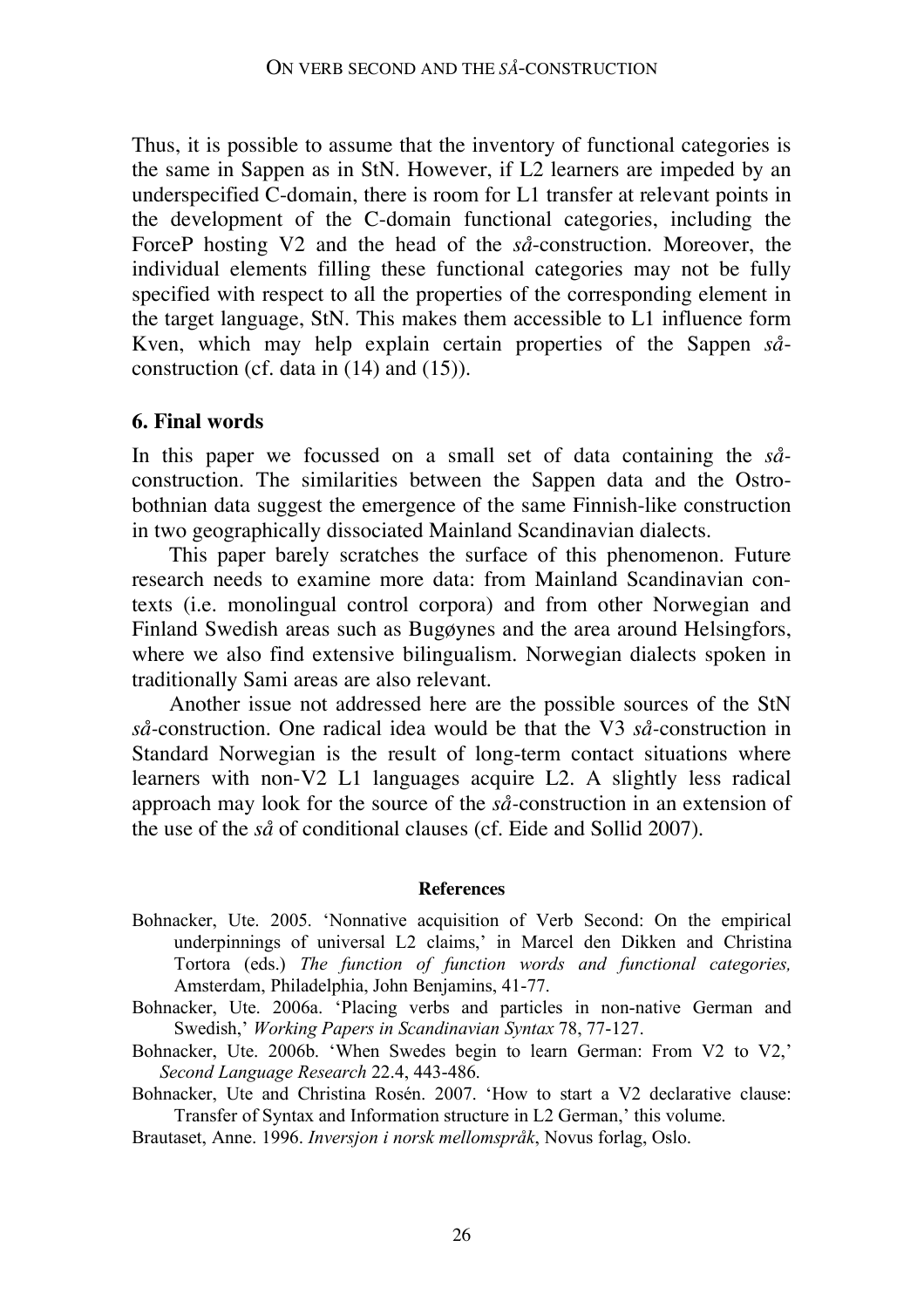- Eide, Kristin M. and Hilde Sollid. 2007. 'A decline of V2 in Mainland Scandinavian?,' talk at iclave 4, Nicosia, Cyprus.
- Ekerot, Lars-Johan. 1988. *Så-konstruktionen i svenskan: konstruktionstypen "Om vädret tillåter, så genomföres övningen" i funktionellt grammatisk perspektiv*, Lundastudier i nordisk språkvetenskap A 42, Lund University Press, [Lund].
- Faarlund, Jan Terje, Svein Lie and Kjell Ivar Vannebo. 1997. *Norsk referansegrammatikk*, Universitetsforlaget, Oslo.
- Færch, Claus. 1984. 'Giving transfer a boost: describing transfer variation in learners' interlanguage performance,' *Scand. Working Papers on Bilingualism* 2, 1-22.
- Grohmann, Kleanthes. 2003. *Prolific Domains. On the Anti-Locality of Movement Dependencies*, John Benjamins, Amsterdam.
- Hamann, Cornelia, Katrin Lindner and Zvi Penner. 2001. 'Tense, reference Time, and Language Impairment in German Children,' in Caroline Féry and Wolfgang Sternefeld (eds.) *Festschrift for Arnim von Stechow*, Akademie Verlag, Berlin.
- Han, Zhaohong. 2003. *Fossilization in Adult Second Language Acquisition*, Multilingual Matters Limited, Clevedon.
- Harling-Kranck, Gunilla. 1998. *Från Pyttis til Nedervetil. Tjugonio prov på dialekter i Nyland, Åboland, Åland och Österbotten*, Svenska litteraturselskapet i Finland, Helsingfors.
- Haugen, Einar. 1950. 'The Analysis of Linguistic Borrowing,' *Language* 26, 210 31.
- Hawkins, Roger. 2001. *Second Language Syntax*, Blackwell Publishing, Oxford.
- Hoel, Thomas. [1984]. *Orientering om prosjektet "Språkforhold blant samer i Troms,"* Talemålsarkivet, University of Tromsø, Tromsø.
- Holmberg, Anders. 1986. *Word order and syntactic features in the Scandinavian languages and English*, Department of General Linguistics, Univ. of Stockholm.
- Håkansson, Gisela. 2001. 'Tense morphology and verb-second in Swedish L1 children, L2 children and children with SLI,' *Bilingualism: Language and cognition* 4, Cambridge University Press, Cambridge.
- Ivars, Ann-Marie. 1993. "*Så*-konstruktionen i finlandssvensk talspråk", in Ann-Marie Ivars et al. (eds.) *Språk och social kontext*, meddelanden från institutionen för nordiska språk och nordisk litteratur vid Helsingfors universitet, Serie B.15, Helsingfors, 229-241.
- Junttila, Jorid Hjulstad. 1988. *Språkval og språkbruk i Skibotn. Kven forstår kven?,* master thesis, Institutt for språk og litteratur, University of Tromsø, Tromsø.
- Lane, Pia. 2006a. *A tale of two towns: A comparative study of language and culture contact*, unpublished Ph.D. dissertation, Faculty of Humanities, Univ. of Oslo.
- Lane, Pia. 2006b. 'Phonological, morphological, and syntactic differences between Kven and standard Finnish,' trial lecture for the Ph.D. degree, 12.10.2006, University of Oslo, Oslo.
- Lefebvre, Claire. 1998. *Creole genesis and the acquisition of grammar. The case of Haitian creole*, Cambridge University Press, Cambridge.
- Manninen, Satu and Diane Nelson. 2003. 'Introduction,' in Diane Nelson and Satu Manninen (eds.) *Generative Approaches to Finnic and Sami Linguistics*, CSLI Publications, Stanford, California, 1-48.
- Mattfolk, Leila, Åsa Mickwitz and Jan-Ola Östman. 2004. 'Finlandsvensk språknormering,' in Helge Sandøy and Jan-Ola Östman (eds.) *"Det främmande" i nordisk språkpolitik. Om normering av utländska ord*, Novus forlag, 219-252.